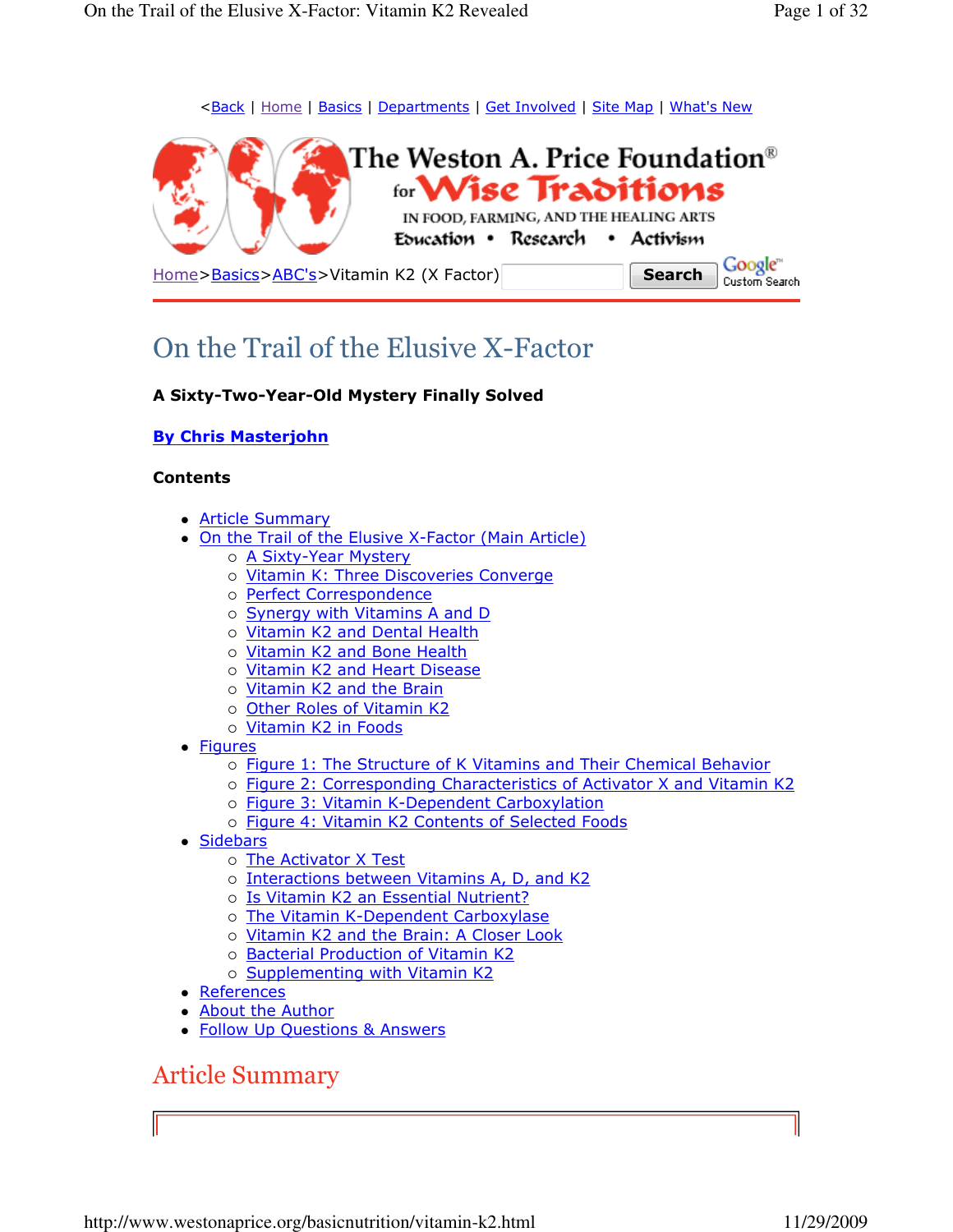In 1945, Dr. Weston Price described "a new vitamin-like activator" that played an influential role in the utilization of minerals, protection from tooth decay, growth and development, reproduction, protection against heart disease and the function of the brain.

Using a chemical test, he determined that this compound—which he called Activator X—occurred in the butterfat, organs and fat of animals consuming rapidly growing green grass, and also in certain sea foods such as fish eggs.

Dr. Price died before research by Russian scientists became known in the West. These scientists used the same chemical test to measure a compound similar to vitamin K.

Vitamin  $\mathsf{K}_2$  is produced by animal tissues, including the mammary glands, from vitamin  $\mathsf{K}_{1'}$ , which occurs in rapidly growing green plants.

A growing body of published research confirms Dr. Price's discoveries, namely that vitamin K<sub>2</sub> is important for the utilization of minerals, protects against tooth<mark></mark> decay, supports growth and development, is involved in normal reproduction, protects against calcification of the arteries leading to heart disease, and is a major component of the brain.

Vitamin  $\mathsf{K}_2$  works synergistically with the two other "fat-soluble activators" that Price studied, vitamins A and D. Vitamins A and D signal to the cells to produce certain proteins and vitamin K then activates these proteins.

Vitamin  $\mathsf{K}_2$  plays a crucial role in the development of the facial bones, and its presence in the diets of nonindustrialized peoples explains the wide facial structure and freedom from dental deformities that Weston Price observed.

# Main Article (On the Trail of the Elusive X-Factor)

In 1945, Weston Price published a second edition of his pioneering work Nutrition and Physical Degeneration, to which he added a new chapter entitled, "A New Vitamin-Like Activator."<sup>1</sup> In it, he presented evidence of a theretofore unrecognized fat-soluble substance that played a fundamental role in the utilization of minerals and whose absence from modern nutrition was responsible for the proliferation of dental caries and other degenerative diseases. Although Price quantified the relative amount of this substance in thousands of samples of dairy products sent to him from around the world, he never determined its precise chemical identity. For want of a better means of identification, he referred to it as "Activator X," also sometimes referred to as the "Price Factor."

Price found the highest concentrations of this nutrient in "the milk of several species, varying with the nutrition of the animal" and found the combination of cod liver oil and high-Activator X butter to be superior to that of cod liver oil alone. In the many butter samples he tested, Activator X was only present when the animals were eating rapidly growing green grass. In most regions, this occurred in the spring and early fall.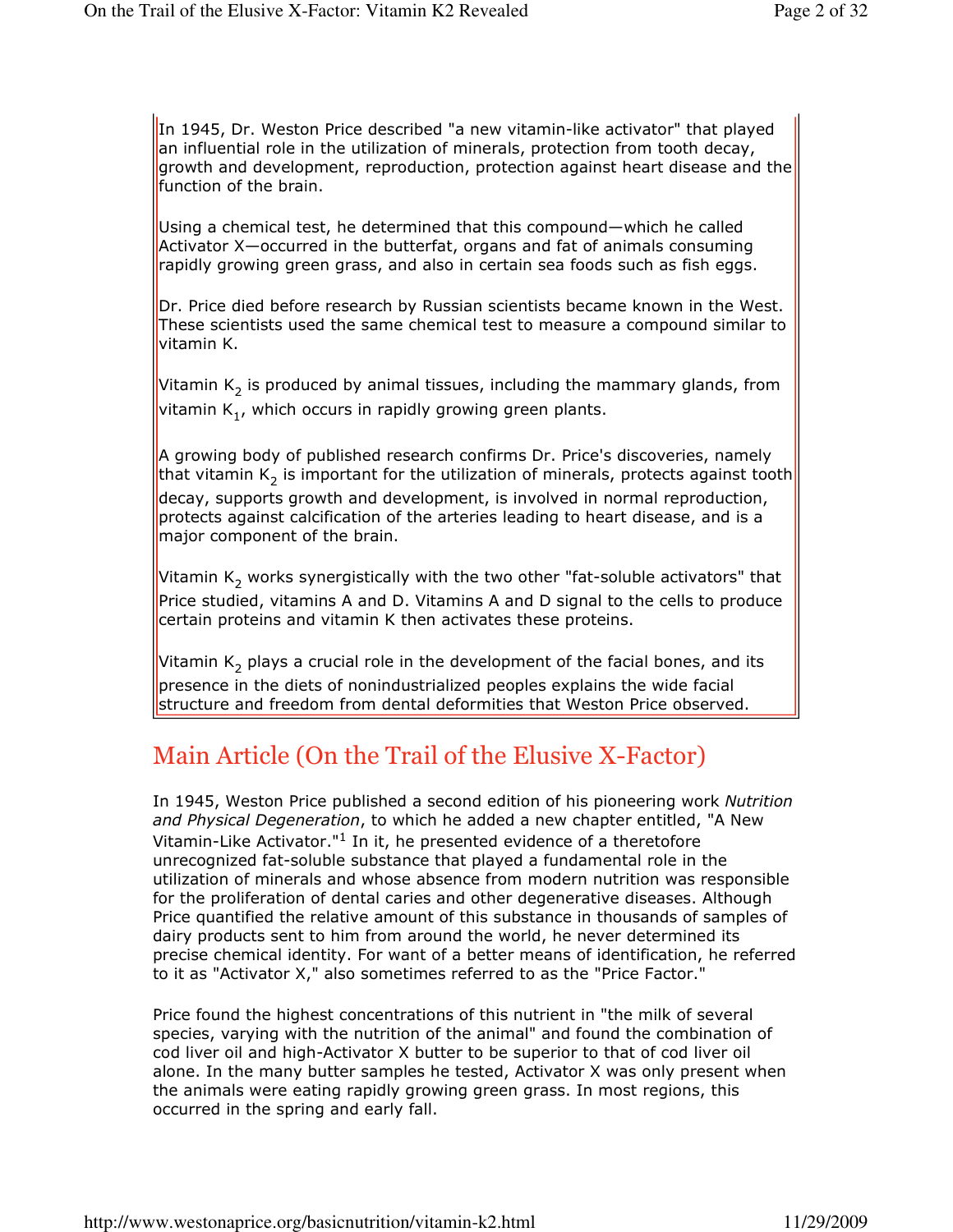# A Sixty-Year Mystery

For over sixty years, all attempts to identify this elusive "X" factor have failed. In the 1940s, Dr. Royal Lee, founder of the whole food supplement company Standard Process, suggested that activator X was the essential fatty acids.<sup>2</sup> In 1980, Dr. Jeffrey Bland suggested more specifically that it was the elongated omega-3 essential fatty acid called EPA.<sup>3</sup> Although these fatty acids exert some effects on calcium metabolism,<sup>4</sup> neither the distribution of these unsaturated fatty acids in foods nor their chemical behavior corresponds to that of Activator X. Cod liver oil is much richer than butter in essential fatty acids including EPA, and the oils of plant seeds are even richer in these fats, but Price found little, if any, Activator X in these foods. Moreover, Price tested for Activator X by quantifying the ability of a food to oxidize iodide to iodine; essential fatty acids, however, do not possess this chemical ability.

In 1982, one author wrote to the Price-Pottenger Nutrition Foundation that after pursuing a number of false leads while attempting to identify the X factor, he had concluded that the "peculiar behavior" observed in Price's chemical test might be due to a "special kind of oxygen-containing heterocyclic ring," and suggested a compound called 6-methoxybenzoxazolinone (MBOA) as a likely candidate.<sup>5</sup> Although researchers first identified MBOA as an antifungal agent found in corn,<sup>6</sup> later studies showed that it was found in many other plant foods and acted as a reproductive stimulant in some animals by mimicking the hormone melatonin.<sup>7</sup> Although it is present in young, rapidly growing grass, no research has ever established MBOA as an essential nutrient, attributed to it any of the physiological roles of Activator X, or demonstrated its presence in the foods that Price considered to be the richest sources of this nutrient. MBOA, then, was just another false lead; we will soon see, however, that the writer's observations about the chemical nature of Activator X were largely correct.

# Vitamin K: Three Discoveries Converge

The test that Price used for Activator X, called iodometric determination, was traditionally regarded within the English language literature as a test for peroxides (carbon-containing molecules that have been damaged by  $oxygen$ ).<sup>8,9</sup> Since peroxides do not have any activity as vitamins, the relationship between the test and any nutritional substance remained a mystery. Although researchers publishing in other languages were using the test to detect a class of chemicals called quinones at least as far back as  $1910<sub>1</sub>^{10}$  it was not until 1972 that Danish researchers published a paper in the British Journal of Nutrition showing that the test could be used to detect biological quinones such as K vitamins in animal tissues.<sup>12</sup>

K vitamins (Figure 1) possess oxygen-containing ring structures that are capable of oxidizing iodide to iodine and would therefore be detected by Price's Activator X test. The K vitamins are likely to go down in history as the most misunderstood group of vitamins of the twentieth century. In many ways, however, modern researchers are now rediscovering properties of these vitamins that Price had discovered over sixty years ago. It has now become clear that both Activator X and its precursor in rapidly growing grass are both members of this group.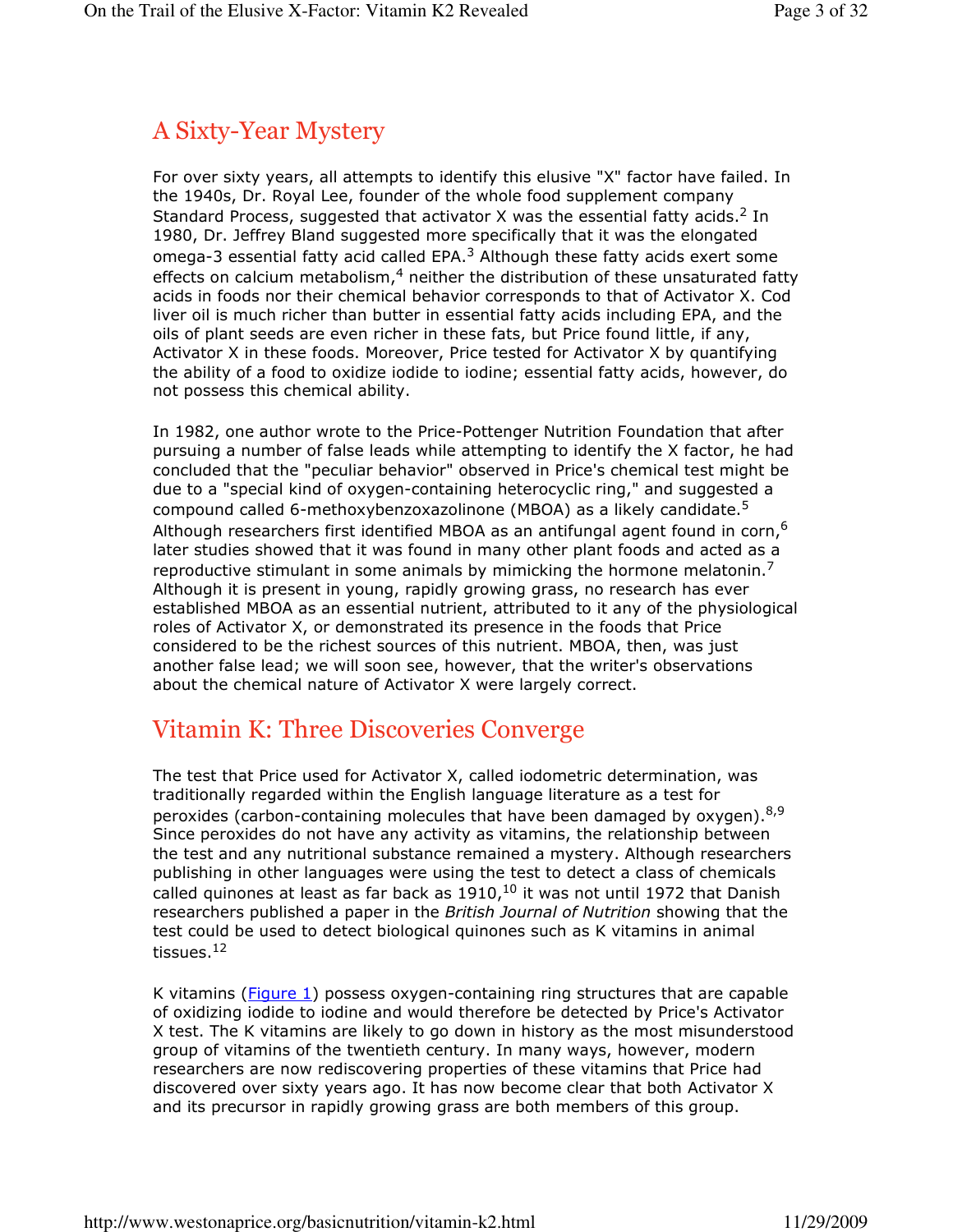There are two natural forms of vitamin K: vitamin  $\mathsf{K}_1$  and vitamin  $\mathsf{K}_2^{}$ . Vitamin  $\mathsf{K}_{1'}^{}$ also called phylloquinone, is found in the green tissues of plants, tightly embedded within the membrane of the photosynthesizing organelle called the chloroplast. As the chlorophyll within this organelle absorbs energy from sunlight, it releases high-energy electrons; vitamin  $\mathsf{K}_1$  forms a bridge between chlorophyll and several iron-sulfur centers across which these electrons travel, releasing their energy so that the cell can ultimately use it to synthesize glucose.<sup>13</sup>

When animals consume vitamin  $\mathsf{K}_1$ , their tissues convert part of it into vitamin  $K_2$ ,  $^{14}$  which fulfills a host of physiological functions in the animal that we are only now beginning to understand. The ability to make this conversion varies widely not only between species<sup>14</sup> but even between strains of laboratory rats,  $15,16$  and has not been determined in humans. The mammary glands appear to be especially efficient at making this conversion, presumably because vitamin  $\mathsf{K}_2$  is essential for the growing infant. $^{17}$  Vitamin K<sub>2</sub> is also produced by lactic acid bacteria,<sup>18</sup> although bacteria produce forms of the vitamin that are chemically different from those that animals produce, and researchers have not yet established the differences in biological activity between these forms.

Although both K vitamins were discovered and characterized over the course of the 1930s, two fundamental misunderstandings about these vitamins persisted for over sixty years: the medical and nutritional communities considered blood clotting to be their only role in the body, and considered vitamins  $\mathsf{K}_1$  and  $\mathsf{K}_2$  to simply be different forms of the same vitamin. The first vitamin K-dependent protein relating to skeletal metabolism was not discovered until 1978. It was not until 1997, nearly twenty years later, that the recognition that vitamin K was "not just for clotting anymore" broke out of the confines of the fundamental vitamin K research community.<sup>19</sup>

Since the amount of vitamin  $\mathsf{K}_1$  in typical diets is ten times greater than that of vitamin  $\mathsf{K}_{2}$ ,  $^{20}$  researchers have tended to dismiss the contribution of  $\mathsf{K}_{2}$  to nutritional status as insignificant. Yet over the last few years, a growing body of research is demonstrating that these two substances are not simply different forms of the same vitamin, but are better seen as two different vitamins: whereas  $\mathsf{K}_1$  is preferentially used by the liver to activate blood clotting proteins,  $\mathsf{K}_2$  is preferentially used by the other tissues to place calcium where it belongs, in the bones and teeth, and keep it out of where it does not belong, in the soft tissues.<sup>21</sup> Acknowledging this research, the United States Department of Agriculture, in conjunction with researchers from Tufts University, finally determined the vitamin  $\mathsf{K}_2$  contents of foods in the U.S. diet for the first time in 2006.<sup>22</sup>

# Perfect Correspondence

Because vitamin  $\mathsf{K}_1$  is directly associated with both chlorophyll and beta-carotene

within a single protein complex and plays a direct role in photosynthesis, $^{13}$  the richness of the green color of grass, its rate of growth, and its brix rating (which measures the density of organic material produced by the plant) all directly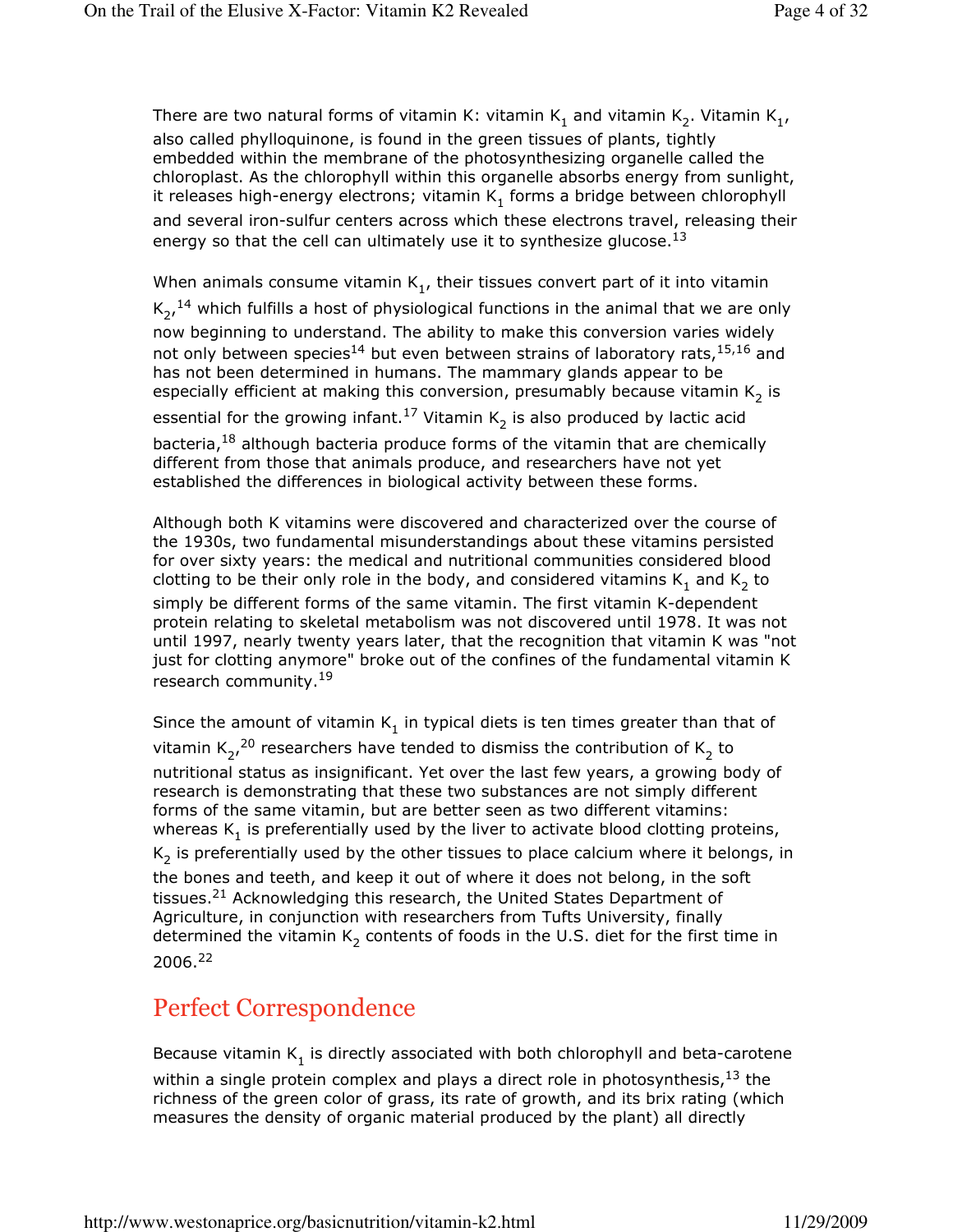indicate its concentration of vitamin  $\mathsf{K}_1.$  Animals grazing on grass will accumulate vitamin  $\mathsf{K}_2$  in their tissues in direct proportion to the amount of vitamin  $\mathsf{K}_1$  in their diet. The beta-carotene associated with vitamin  $\mathsf{K}_1$  will also impart a yellow or orange color to butterfat; the richness of this color therefore indirectly indicates the amount of both vitamins  $\mathsf{K}_1$  and  $\mathsf{K}_2$  in the butter. Not only are the K vitamins detected by the Activator X test and distributed in the food supply precisely as Price suggested, but, as shown in **Figure 2**, the physiological actions that Price attributed to Activator X correspond perfectly to those of vitamin  $\mathsf{K}_2.$  It is therefore clear that the precursor to Activator X found in rapidly growing, green grass is none other than vitamin K<sub>1</sub>, while Activator X itself is none other than vitamin K<sub>2</sub>.

Ironically, Price discovered the roles of vitamin  $\mathsf{K}_2$  in calcium metabolism, the nervous system and the cardiovascular system more than sixty years before the vitamin K research community began elucidating these roles itself, while vitamin K researchers discovered the chemical structure of activator X several years before Price even proposed its existence. Had Price been aware that his chemical test had been used for decades outside of the English language scientific community to detect quinones, a class to which the K vitamins belong, the two independent discoveries of this one vitamin may have converged sooner.

Instead, English-speaking researchers continued for decades to labor under the illusion that the iodometric method detected only peroxides; by the time this illusion was corrected, better methods for detecting peroxides had already been developed, Activator X had been forgotten, and the opportunity to make the connection between these three discoveries was lost. The twenty-first century, however, is already making radical revisions to our understanding of the K vitamins, which now make it clearer than ever that Activator X and vitamin  $\mathsf{K}_2$  are one and the same.

# Synergy with Vitamins A and D

Price showed Activator X to exhibit dramatic synergy with vitamins A and D. Chickens voluntarily consumed more butter and died more slowly on a deficiency diet when the butter was high in both vitamin A and Activator X than when it was high in vitamin A alone. Cod liver oil, which is high in both vitamins A and D, partially corrected growth retardation and weak legs in turkeys fed a deficiency diet, but the combination of cod liver oil and high-Activator X butter was twice as effective. Likewise, Price found that the combination of cod liver oil and a high-Activator X butter oil concentrate was more effective than cod liver oil alone in treating his patients for dental caries and other signs of physical degeneration.

Vitamin  $\mathsf{K}_2$  is the substance that makes the vitamin A- and vitamin D-dependent proteins come to life. While vitamins A and D act as signaling molecules, telling cells to make certain proteins, vitamin  $\mathsf{K}_2$  activates these proteins by conferring upon them the physical ability to bind calcium. In some cases these proteins directly coordinate the movement or organization of calcium themselves; in other cases the calcium acts as a glue to hold the protein in a certain shape.<sup>33</sup> In all such cases, the proteins are only functional once they have been activated by vitamin K.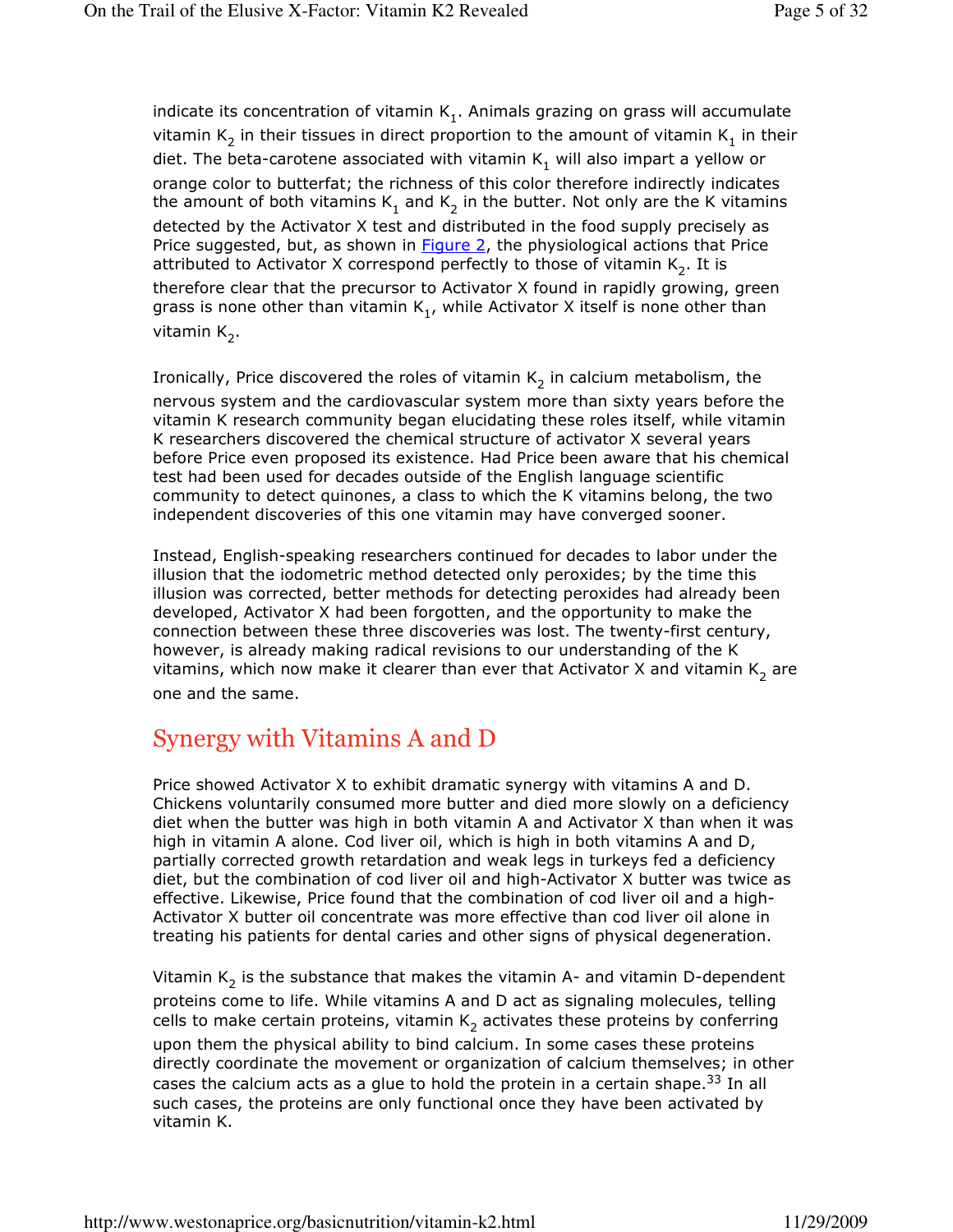Osteocalcin, for example, is a protein responsible for organizing the deposition of calcium and phosphorus salts in bones and teeth. Cells only produce this protein in the presence of both vitamins A and  $D<sup>34</sup>$  it will only accumulate in the extracellular matrix and facilitate the deposition of calcium salts, however, once it has been activated by vitamin  $K_2$ .<sup>35</sup> Vitamins A and D regulate the expression of matrix Gla protein (MGP),<sup>36,37</sup> which is responsible for mineralizing bone and protecting the arteries from calcification; like osteocalcin, however, MGP can only fulfill its function once it has been activated by vitamin  $K_2$ .<sup>33</sup> While vitamins A and D contribute to growth by stimulating growth factors and promoting the absorption of minerals, vitamin K<sub>2</sub> makes its own essential contribution to growth by preventing the premature calcification of the cartilaginous growth zones of bones.<sup>38</sup>

Vitamin  $\mathsf{K}_2$  may also be required for the safety of vitamin D. The anorexia, lethargy, growth retardation, bone resorption, and soft tissue calcification that animals fed toxic doses of vitamin D exhibit bear a striking resemblance to the symptoms of deficiencies in vitamin K or vitamin K-dependent proteins. Warfarin, which inhibits the recycling of vitamin K, enhances vitamin D toxicity and exerts a similar type of toxicity itself. Similarly, the same compounds that inhibit the toxicity of Warfarin also inhibit the toxicity of vitamin D. I have therefore hypothesized elsewhere that vitamin D toxicity is actually a relative deficiency of vitamin  $K_2$ .<sup>39</sup> The synergy with which vitamin  $K_2$  interacts with vitamins A and D is exactly the type of synergy that Price attributed to Activator X.

# Vitamin K2 and Dental Health

Weston Price was primarily interested in Activator X because of its ability to control dental caries. By studying the remains of human skeletons from past eras, he estimated that there had been more dental caries in the preceding hundred years than there had been in any previous thousand-year period and suggested that Activator X was a key substance that people of the past obtained but that modern nutrition did not adequately provide. Price used the combination of highvitamin cod liver oil and high-Activator X butter oil as the cornerstone of his protocol for reversing dental caries. This protocol not only stopped the progression of tooth decay, but completely reversed it without the need for oral surgery by causing the dentin to grow and remineralize, sealing what were once active caries with a glassy finish. One 14-year-old girl completely healed 42 open cavities in 24 teeth by taking capsules of the high-vitamin cod liver oil and Activator X concentrate three times a day for seven months.

Activator X also influences the composition of saliva. Price found that if he collected the saliva of individuals immune to dental caries and shook it with powdered bone or tooth meal, phosphorus would move from the saliva to the powder; by contrast, if he conducted the same procedure with the saliva of individuals susceptible to dental caries, the phosphorus would move in the opposite direction from the powder to the saliva. Administration of the Activator X concentrate to his patients consistently changed the chemical behavior of their saliva from phosphorus-accepting to phosphorus-donating. The Activator X concentrate also reduced the bacterial count of their saliva. In a group of six patients, administration of the concentrate reduced the Lactobacillus acidophilus count from 323,000 to 15,000. In one individual, the combination of cod liver oil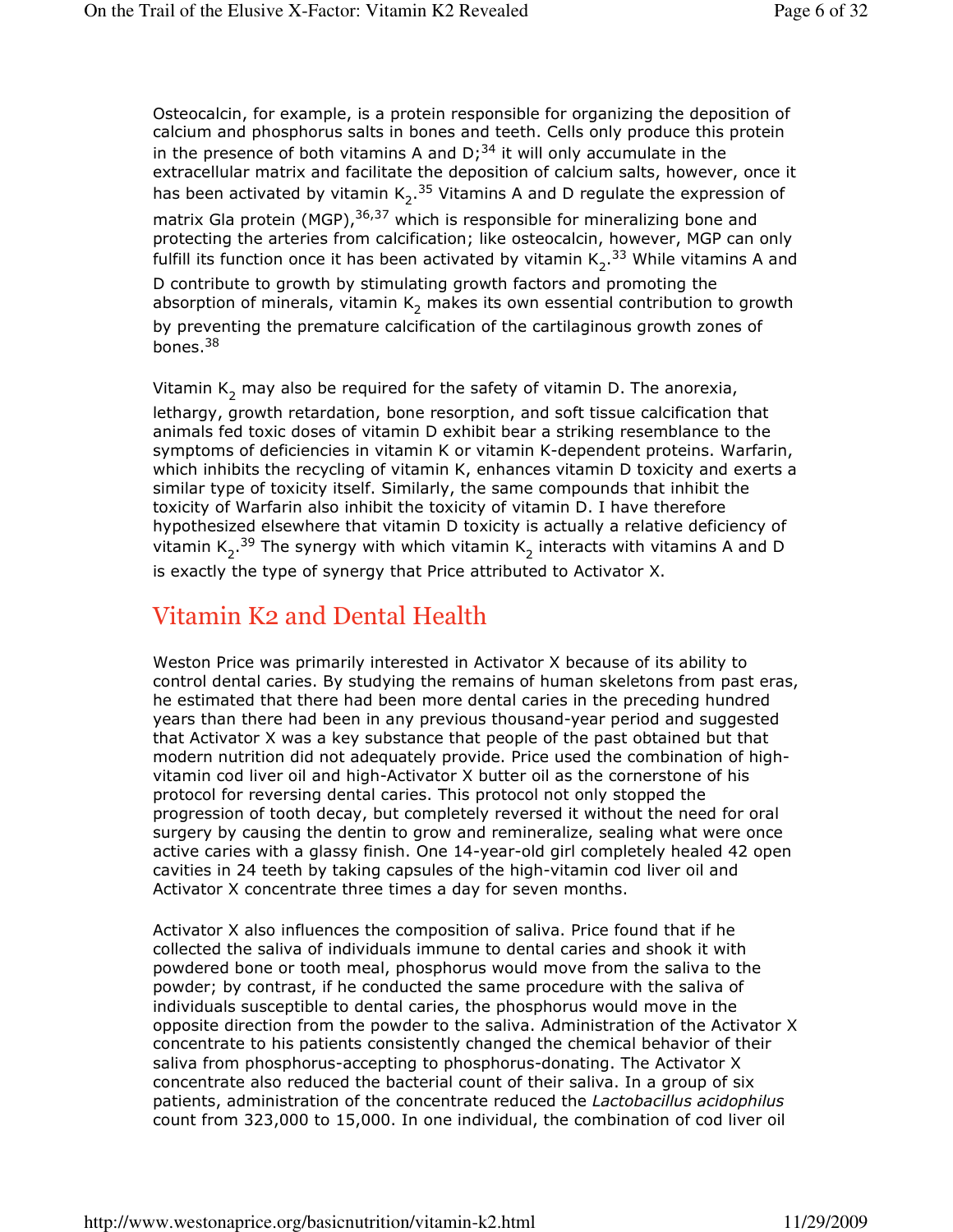and Activator X concentrate reduced the L. acidophilus count from 680,000 to 0.

In the 1940s, researchers showed that menadione and related compounds inhibited the bacterial production of acids in isolated saliva.<sup>47</sup> Menadione itself is a toxic synthetic analogue of vitamin K, but animal tissues are able to convert a portion of it to vitamin  $\mathsf{K}_2.$  The ability of vitamin K-related compounds to inhibit acid production in isolated saliva had no relationship to their vitamin activity, and the most effective of these compounds had practically no vitamin activity at all.<sup>48</sup> Researchers unfortunately assumed that because vitamin K did not have a unique role in inhibiting acid formation in saliva within a test tube that it had no nutritional role in preventing tooth decay within living beings.

In 1945, American researchers conducted a double-blind, placebo-controlled trial of menadione-laced chewing gum and showed it to reduce the incidence of new cavities and cause a dramatic drop in the L. acidophilus count of saliva.<sup>49</sup> The next year, the Army Medical Department attempted to repeat these results but failed, and research on vitamin K and dental health in the United States was subsequently abandoned. $50$  The authors of the original study assumed that the menadione exerted its effect simply as a topical anti-bacterial agent, even though it was highly unlikely to sustain a sufficient concentration in the saliva to exert this effect. Ten years later, German researchers showed that injecting menadione into the abdominal cavities of hamsters more effectively prevented tooth decay than feeding it orally.<sup>51</sup> Although they could not rule out the possibility that some of this menadione was secreted into the saliva, their results argued in favor of a nutritional role for the vitamin  $\mathsf{K}_2$  that would have been produced from it. Despite this finding, to this day no one has investigated the role of natural K vitamins in the prevention of dental caries.

Nevertheless, our continually expanding understanding of the physiology of both K vitamins and teeth now makes it clear that vitamin  $\mathsf{K}_2$  plays an essential role in dental health. Of all organs in the body, vitamin  $\mathsf{K}_2$  exists in the second highest concentration in the salivary glands (the highest concentration is found in the pancreas). Even when rats are fed only  $\mathsf{K}_1$ , nearly all of the vitamin K in their salivary glands exists as  $\mathsf{K}_2$ .<sup>15</sup> Both vitamin K<sup>52</sup> and vitamin K-dependent proteins<sup>53</sup> are secreted into the saliva, although their function is unknown.

We now know that the growth and mineralization of the dentin that Price observed in response to the combination of cod liver oil and Activator X concentrate would primarily require three essential factors: vitamins A, D, and  $\mathsf{K}_2.$  There are three calcified tissues of the teeth: the cementum forms the roots, the enamel forms the surface, and the dentin forms the support structure beneath it. Cells called odontoblasts lining the surface of the pulp just beneath the dentin continually produce new dentin material. If a cavity invades the dentin and reaches these cells they can die. The pulp tissue, however, contains stem cells that can differentiate into new odontoblasts that could regenerate the lost dentin if the right conditions were present.<sup>54</sup>

Dentin is unique among the tissues of the teeth for its expression of osteocalcin, a vitamin K-dependent protein better known for its role in organizing the deposition of calcium and phosphorus salts in bone. In the infant rat, whose teeth grow very rapidly, dentin manufactures much more osteocalcin than bone does,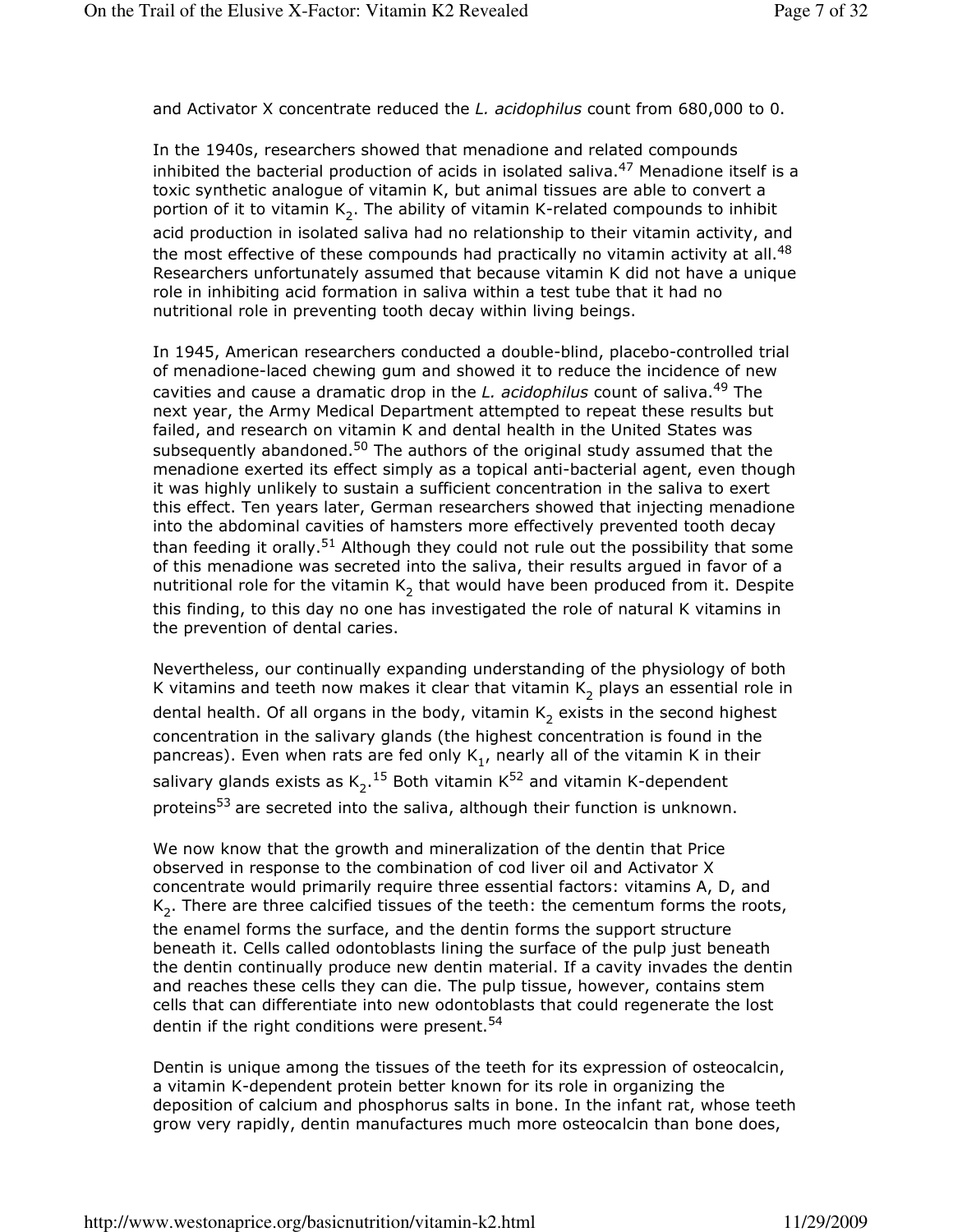suggesting that osteocalcin plays an important role in the growth of new dentin. Matrix Gla protein (MGP), which is required for the mineralization of bone, is also expressed in dentin.<sup>55</sup> Vitamins A and D signal odontoblasts to produce osteocalcin,<sup>56,57</sup> and probably regulate their expression of MGP as well. Only after vitamin  $\mathsf{K}_2$  activates these proteins' ability to bind calcium, however, can they lay down the mineral-rich matrix of dentin. The remarkable synergy between these three vitamins exactly mirrors the process Price observed.

## Vitamin K2 and Bone Health

Price also believed that Activator X played an important role in bone health. Butter oil concentrate cured rickets and increased serum levels of calcium and phosphorus in rats consuming a mineral-deficient diet. In a four-year-old boy who suffered from rampant tooth decay, seizures and a tendency to fracture, the combination of a large helping of this concentrate and a meal of whole wheat and whole milk rapidly resolved each of these symptoms.

Although the small amount of vitamin D in the butter oil was probably sufficient to cure rickets and the combination of vitamins A and D most likely produced the rise in serum calcium and phosphorus, $^{58}$  vitamin  $\mathsf{K}_2$  has a definite role in bone health. There are at least two vitamin K-dependent proteins that fulfill important functions in skeletal metabolism: matrix Gla protein (MGP) and osteocalcin.

In 1997, researchers from the University of Texas and the University of Montreal developed mice that lacked the gene that codes for MGP. These mice appeared normal for the first two weeks of their lives, after which they developed faster heart beats, stopped growing and died within two months with the rupture of their heavily calcified aortas. The disorganization of their cartilage cells not only produced short stature, but also produced osteopenia and spontaneous fractures.<sup>38</sup>

The bones of mice that lack the osteocalcin gene mineralize just as well as those of mice that do not lack the gene, but the mineral deposits are organized differently. This could mean that osteocalcin is important to the functional quality of bone and the ability to regulate its shape.59 Isolated human osteoblasts, the cells that lay down the calcified matrix of bone, secrete osteocalcin in response to vitamins A and  $D^{34}$  The protein-rich matrix surrounding these cells will only accumulate this osteocalcin, however, if it is activated by vitamin  $\mathsf{K}_2.$  Calcification of the extracellular matrix occurs in parallel with the accumulation of osteocalcin, but it is not clear whether this protein plays a direct role in laying down the calcium salts or if its accumulation simply reflects the higher amount of vitamin  $\mathsf{K}_2^{}$  that is available to activate other proteins involved more directly in mineralization such as MGP.<sup>35</sup>

When there is an insufficient amount of vitamin K to keep up with the production of vitamin K-dependent proteins, many of these proteins are secreted into the blood in an inactive form. Circulating cells then take up these useless proteins and destroy them.<sup>40</sup> By drawing a person's blood and testing the percentages of circulating osteocalcin that are active and inactive, we can determine whether that person's bone cells have enough vitamin K to meet their needs. People with the highest percentages of inactive osteocalcin are at a more than five-fold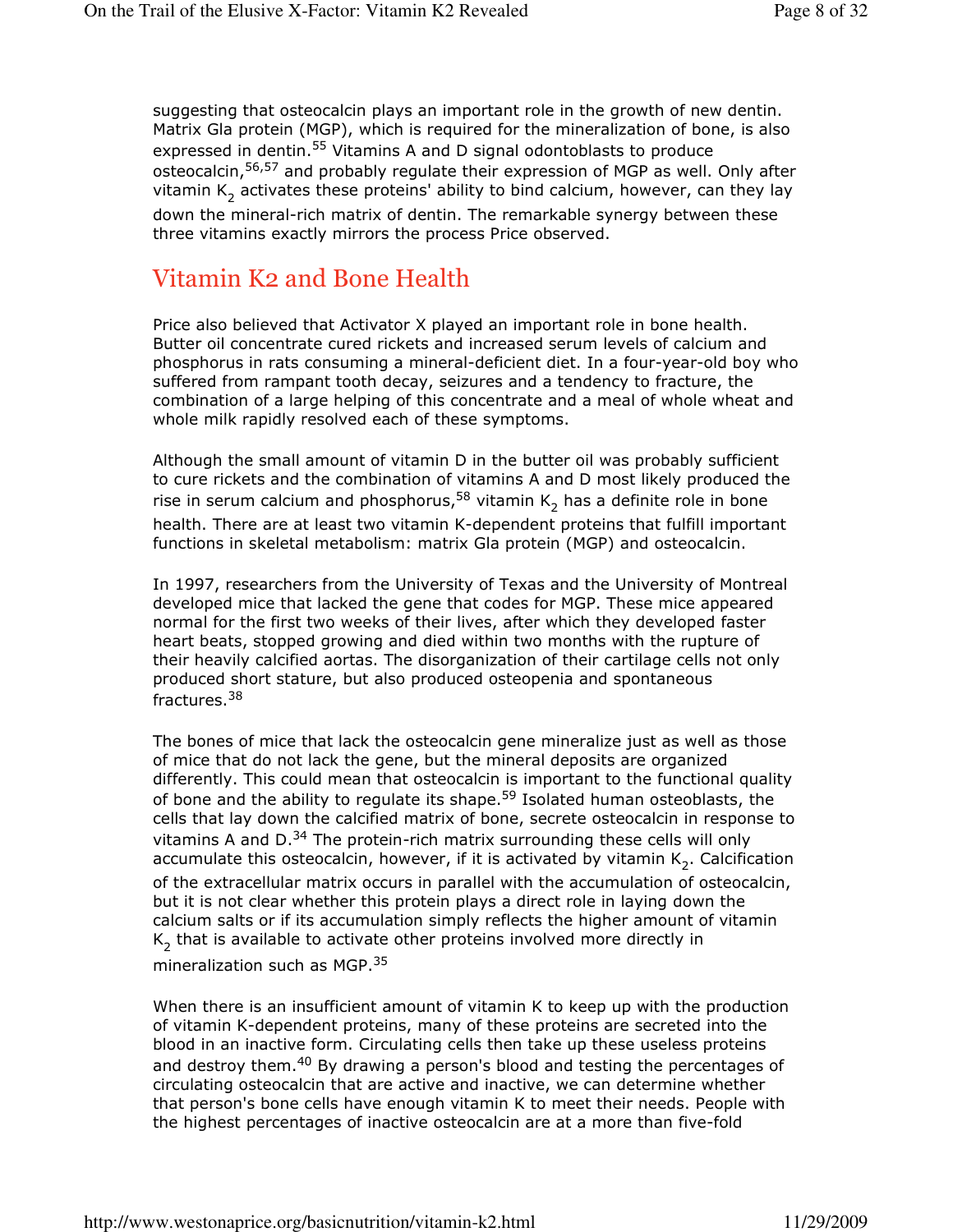increased risk of hip fracture,60 confirming the value of the test.

By using this test, we can also show that vitamin  $\mathsf{K}_2$  is the preferred K vitamin of the bones. It takes one milligram per day of a highly absorbable pharmacological preparation of vitamin  $\mathsf{K}_1^{}$  to maximally activate osteocalcin in human subjects;  $^{28}$ it appears, however, that humans are not capable of absorbing much more than one fifth this amount from whole foods.24 By contrast, large amounts of vitamin  $\mathsf{K}_2$  are readily absorbed from foods. $^{26}$  Even when using highly absorbable forms of these vitamins, vitamin  $\mathsf{K}_2$  is much more effective. Researchers from the University of Maastricht in the Netherlands recently showed that over the course of 40 days, vitamin  $\mathsf{K}_2$  was three times more effective than vitamin  $\mathsf{K}_1$  at raising the percentage of activated osteocalcin. Moreover, the effect of vitamin  $K_1$ reached a plateau after just three days, whereas the effect of vitamin  $K_2$ increased throughout the entire study. Had it lasted longer, the study may have shown an even greater superiority of vitamin K<sub>2</sub>.<sup>32</sup>

We can therefore regard the percentage of inactive osteocalcin primarily as a marker for vitamin  $\mathsf{K}_2$  status. In the healthy adult population, one hundred percent of the vitamin K-dependent blood coagulants produced by the liver are in their active form. By contrast, in this same population between ten and thirty percent of circulating osteocalcin is in its inactive form. Researchers rarely encounter individuals whose osteocalcin is fully activated.<sup>31</sup> This suggests that vitamin  $\mathsf{K}_2$  deficiency is universal, and that variation in  $\mathsf{K}_2$  status within the population simply reflects varying degrees of deficiency.

Vitamin  $\mathsf{K}_1$  supplements produce modest decreases in bone loss in the elderly. A number of Japanese trials, on the other hand, have shown that vitamin  $K_2$ completely reverses bone loss and in some cases even increases bone mass in populations with osteoporosis. $31$  The pooled results of seven Japanese trials show that vitamin  $\mathsf{K}_2$  supplementation produces a 60 percent reduction in vertebral fractures and an 80 percent reduction in hip and other non-vertebral fractures.<sup>61</sup> These studies used extremely high amounts of vitamin  $\mathsf{K}_2$  and did not observe any adverse effects over the course of several years. Since they used such high doses of K<sub>2</sub>, however, and no studies have tested lower doses, they do not constitute definitive proof that the vitamin activity rather than some drug-like action unique to the high dose produced such dramatic results. The balance of the evidence, however, suggests that vitamin  $\mathsf{K}_2$  is essential to skeletal health and that it is a key substance that modern diets do not adequately provide.

# Vitamin K2 and Heart Disease

Price analyzed more than 20,000 samples of dairy products sent to him every two to four weeks from various districts of the United States, Canada, Australia, Brazil and New Zealand. Dividing the total area into many districts, each producing dairy products with different patterns of seasonal fluctuation in vitamin A and Activator X content, he found an inverse relationship in each district between the vitamin content of butterfat and the mortality from pneumonia and heart disease.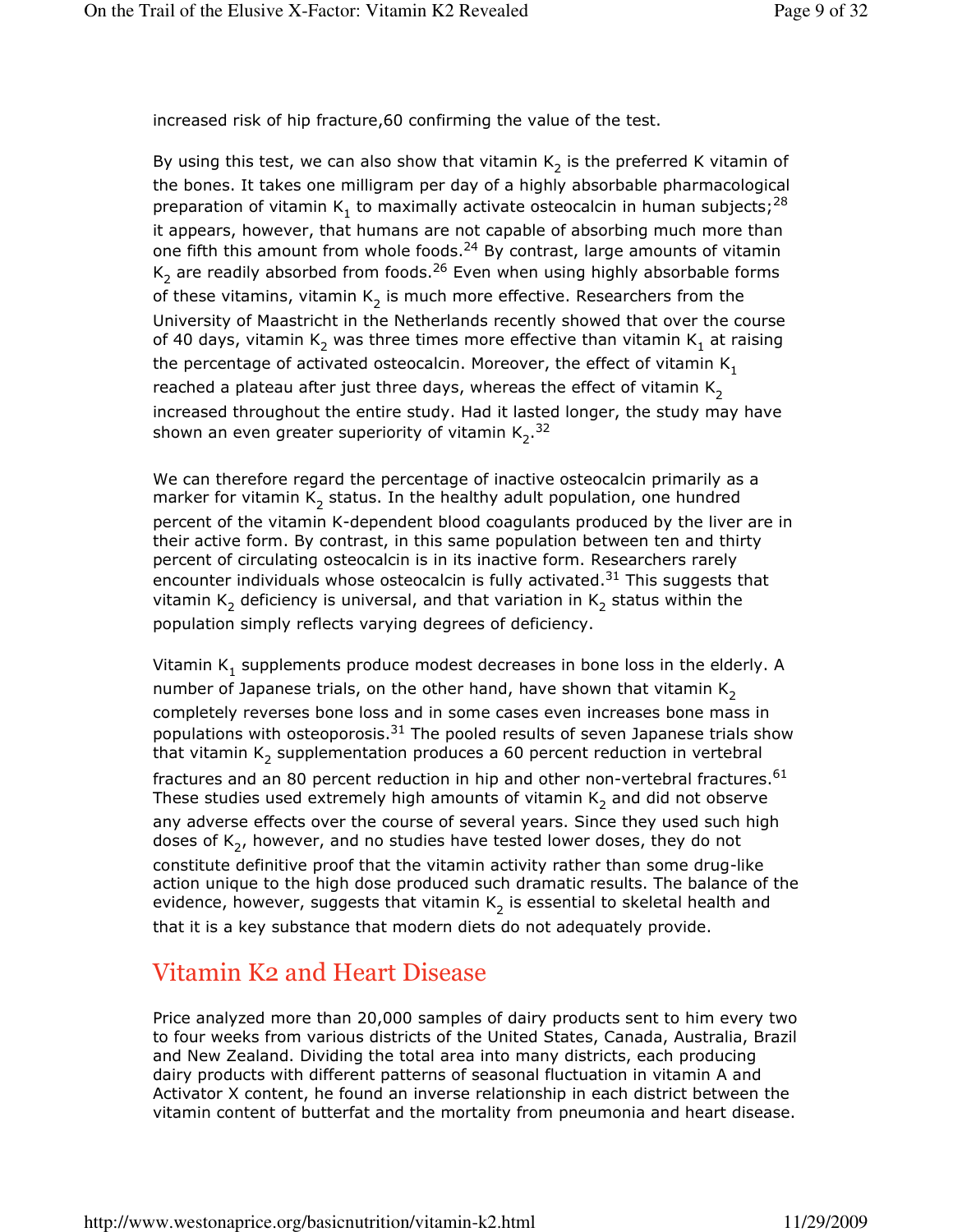The role of vitamin A in the immune system is well established. We do not currently know, however, whether vitamin  $\mathsf{K}_2$  plays an important role in the immune system. Nevertheless, lymph glands and bone marrow accumulate large amounts of it<sup>62</sup> and a vitamin K-dependent protein called gas6 plays a role in phagocytosis, $33$  a process wherein immune cells destroy and consume foreign cells or the body's own cells when they are infected or no longer needed. It is therefore possible that K vitamins could play an important role in protecting against infectious diseases such as pneumonia.

Vitamin K<sub>2</sub>'s ability to protect us from heart disease is much more clearly established. Research is in fact rapidly redefining heart disease largely as a deficiency of this vitamin. While it is most clearly established that vitamin  $K<sub>2</sub>$ deficiency causes calcification of the cardiovascular system, vitamin  $\mathsf{K}_2$  appears to protect against the inflammation and accumulation of lipids and white blood cells that characterize atherosclerosis as well.

Cardiovascular calcification can begin as early as the second decade of life, and is nearly ubiquitous in the population by the age of 65.<sup>33</sup> There are primarily two types: calcification of the heart valves and tunica media constitutes one type, while calcification of the tunica intima constitutes the second. The tunica media is the middle layer of the artery; it contains elastic fibers that allow the artery to stretch and accommodate varying degrees of pressure. The elastic fibers of the tunica media and the valves of the heart calcify during diabetes, kidney disease and aging. The tunica intima is the innermost layer of the artery and is the site where atherosclerosis develops. In atherosclerosis, calcified deposits rich in lipids and white blood cells accumulate on the debris left behind by the blood vessel's smooth muscle cells once they have died. $63$ 

In healthy arteries, the vitamin K-dependent matrix Gla protein (MGP) congregates around the elastic fibers of the tunica media and guards them against the formation of crystals by the calcium that circulates in the blood. The inactive form of MGP, which cells produce when they do not have sufficient K vitamins to meet their needs, does not exist in healthy arteries. In early atherosclerosis, by contrast, most MGP exists in its inactive form and associates with calcified structures containing lipids, white blood cells, and the remnants of dead smooth muscle cells. Inactive MGP also accumulates within the calcified deposits of the medial sclerosis that occurs during diabetes, kidney disease and aging. Although blood tests for the percentage of inactive and active MGP are not available, patients with severe calcifications have high percentages of inactive osteocalcin, indicating a general deficiency of vitamin  $\mathsf{K}_2.^{63}$ 

Two other vitamin K-dependent proteins are likely to play a role in the development of atherosclerosis: gas6 and protein S. Gas6 promotes the survival of the smooth muscle cells that line the intima and the rapid clearance of those that die. The rapid clearance of these dead cells may be important for preventing the accumulation of the calcified lipids and white blood cells that gather around them. Protein S guides the immune system to clear away this debris from the intima gently rather than mounting a dangerous inflammatory attack against it.<sup>33</sup> As these observations all predict, experimental and epidemiological evidence both show that vitamin  $\mathsf{K}_2$  is a powerful inhibitor of cardiovascular disease.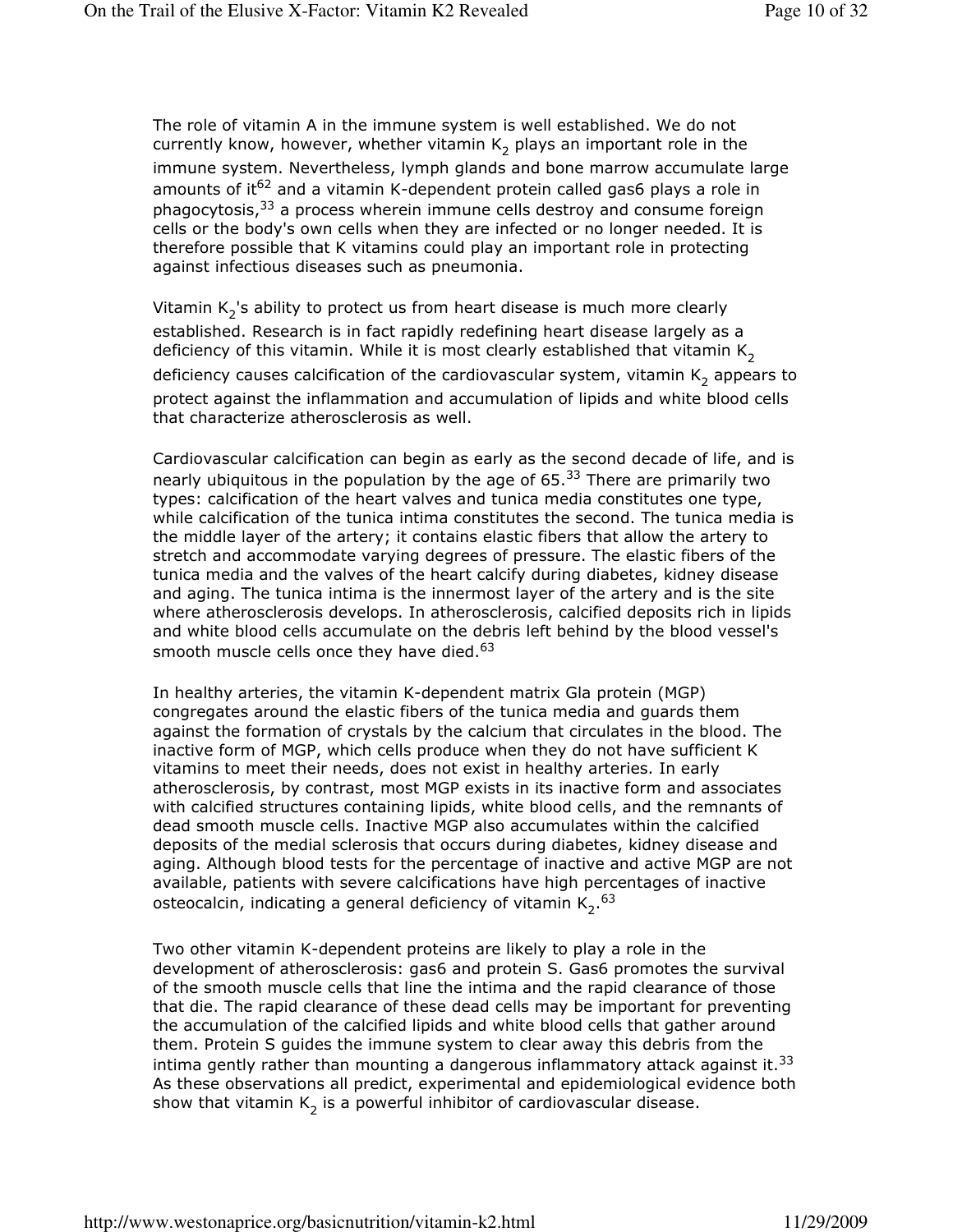Mice that lack the gene for MGP develop extensive calcification of the aorta, aortic valves and arteries soon after birth and bleed to death within two months when their heavily calcified aortas rupture. $38$  Warfarin, which inhibits the recycling of K vitamins<sup>40</sup> and the conversion of K<sub>1</sub> to K<sub>2</sub>,<sup>64</sup> causes calcification of the tunica

media in rats within two weeks, $^{21}$  increases arterial stiffness, decreases the ability of the artery to accommodate moderately high levels of blood pressure, and causes the death of the artery's smooth muscle cells.65 Marcoumar, a similar drug, doubles the degree of aortic valve calcification in humans over the course of one to three years.<sup>42</sup>

Large amounts of vitamin  $\mathsf{K}_2$  completely inhibit the ability of Warfarin to cause arterial calcification in rats. Vitamin  $\mathsf{K}_1^{}$ , by contrast, has no inhibitory effect at all.<sup>21</sup> Researchers from the University of Maastricht recently showed that both K vitamins can reverse calcification that has already occurred in Wistar Kyoto rats.<sup>65</sup> The K vitamins also reduced the number of dead smooth muscle cells after Warfarin treatment, showing that vitamin K-dependent proteins not only promote cell survival but also facilitate the safe clearance of cells that have died. Although both K vitamins were effective, these rats convert vitamin  $\mathsf{K}_1$  to vitamin  $\mathsf{K}_2$  with great efficiency. In the absence of Warfarin, two-thirds of the vitamin K in the blood vessels of the rats that consumed  $\mathsf{K}_1$  alone existed as  $\mathsf{K}_2$ . In the presence of Warfarin, however, which inhibits the conversion, none of the vitamin K in these blood vessels existed as K<sub>2</sub>. Apparently, vitamin K<sub>1</sub> is effective after but not during Warfarin treatment because it can only protect against arterial calcification insofar as it is converted to vitamin  $\mathsf{K}_2.$ 

In the Nurses' Health Study, the risk of heart disease was a modest 16 percent lower for those consuming more than 110 micrograms per day of vitamin  $\mathsf{K}_1^{}$ , but there was no benefit from consuming any more than this.<sup>66</sup> This small amount is equivalent to consuming only three servings of kale per month. The Health Professionals Follow-Up Study generated a similar finding in men, although it lost significance after adjustment for other dietary risk factors.<sup>67</sup> It isn't clear whether the slight increase in risk associated with only the lowest intakes reflects the possibility that only very small amounts of vitamin  $\mathsf{K}_1$  are absorbed, or simply reflects the association between  $\mathsf{K}_1$  intake and a healthy lifestyle. People who consume more vitamin K<sub>1</sub> weigh less, smoke less, eat more fruits, vegetables, fish, folate, vitamin E and fiber,  $68$  and are more likely to use vitamin supplements.<sup>67</sup>

The inverse association between heart disease and vitamin  $\mathsf{K}_2$  intake is more straightforward. In The Rotterdam Study, which prospectively followed just over 4,600 men aged 55 or older in the Netherlands, the highest intake of vitamin  $K<sub>2</sub>$ was associated with a 52 percent lower risk of severe aortic calcification, a 41 percent lower risk of coronary heart disease (CHD), a 51 percent lower risk of CHD mortality, and a 26 percent lower risk of total mortality. Even though the study population consumed ten times more  $\mathsf{K}_1$  than  $\mathsf{K}_2$ , vitamin  $\mathsf{K}_1$  had no association with either the degree of aortic calcification or the risk of heart disease.<sup>20</sup> The profound effects of variations in such small amounts of dietary  $K_2$ emphasize just how powerful this substance is in the prevention of degenerative disease.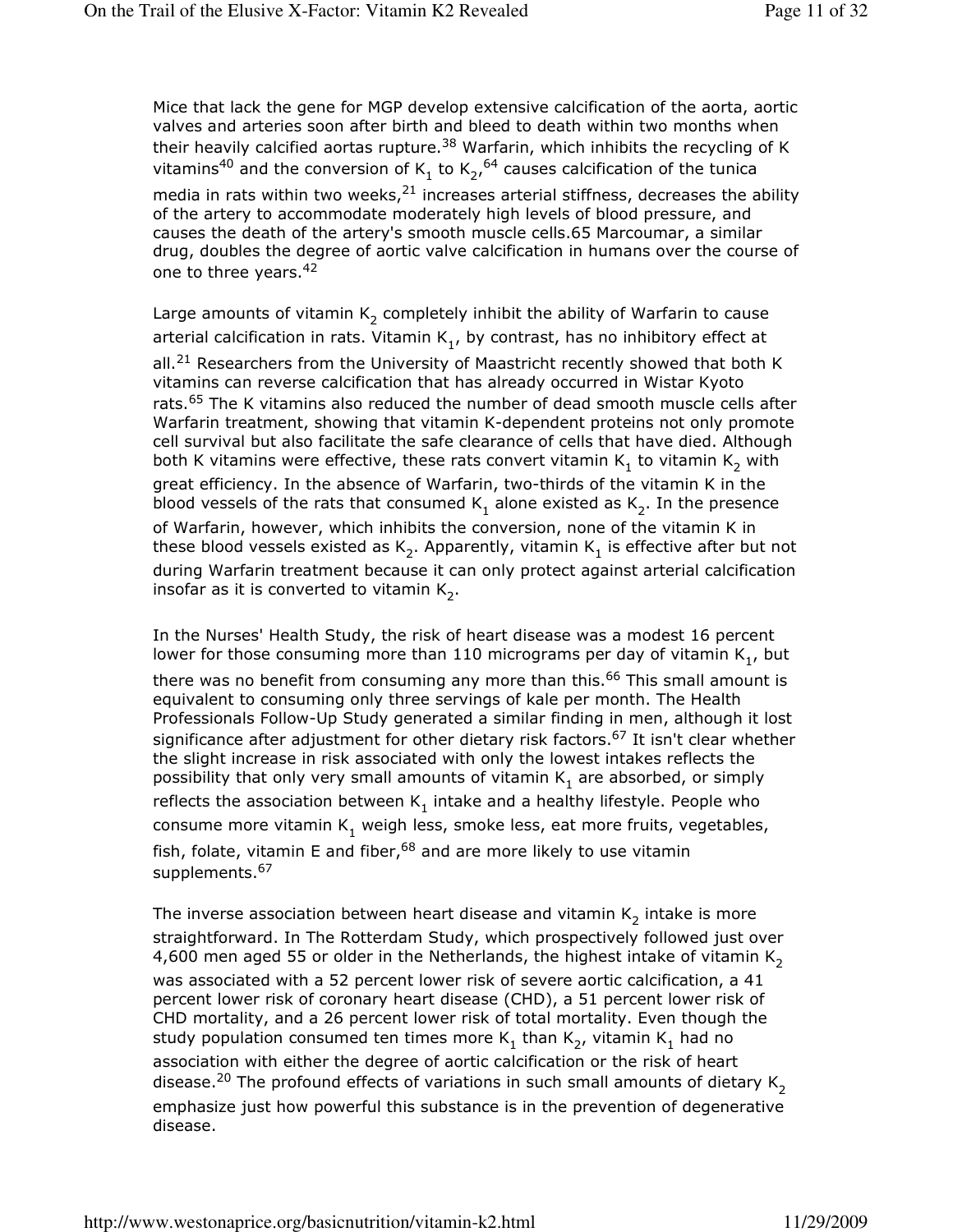# Vitamin K2 and the Brain

Price supplied several anecdotes suggesting that Activator X plays an important role in the nervous system. Price administered a daily meal of nutrient-dense whole foods supplemented with high-vitamin cod liver oil and high-Activator X butter oil to the children of impoverished mill workers who suffered from rampant tooth decay. The treatment not only resolved the tooth decay without the need for oral surgery, but resolved chronic fatigue in one boy and by the report of their school teachers produced a marked increase in learning capacity in two others.

Price also administered the butter oil concentrate to a four-year-old who suffered from rampant tooth decay, a fractured leg and seizures. A dessert spoonful of the butter oil served over whole wheat gruel with whole milk once before bed and five times over the course of the following day immediately resolved his seizures. Rapid healing of his fracture and dental caries followed soon after. The fact that these three symptoms appeared together and resolved following the same treatment suggests a common cause for each of them. Sixty years later, modern research is now elucidating the essential role that vitamin  $\mathsf{K}_2$  plays not only in the dental and skeletal systems, but in the nervous system as well. This strongly suggests it was the key unidentified factor in Price's protocol.

The brain contains one of the highest concentrations of vitamin  $\mathsf{K}_2$  in the body; only the pancreas, salivary glands, and the cartilaginous tissue of the sternum contain more. When male Wistar rats consume vitamin  $\mathsf{K}_1$  alone, 98 percent of the vitamin K in their brains exists as  $\mathsf{K}_2$ , demonstrating the overwhelming preference of the nervous system for this form. The  $\mathsf{K}_2$  contents of these four tissues remain remarkably high on a vitamin K-deficient diet, suggesting either that the vitamin is so essential to their function that they have developed a highly efficient means of preserving it, or that it plays a unique role in these tissues that does not require as high a rate of turnover as is required by the roles it plays in most other tissues.<sup>15</sup>

An analysis of three autopsies showed that vitamin  $\mathsf{K}_2$  makes up between 70 and 93 percent of the vitamin K in the human brain.<sup>69</sup> It is not clear why humans exhibit greater variation in this percentage than rats, although it could be that we convert  $\mathsf{K}_1$  less efficiently and are therefore more dependent on dietary  $\mathsf{K}_2.$ 

Vitamin  $\mathsf{K}_2$  supports the enzymes within the brain that produce an important class of lipids called sulfatides. The levels of vitamin  $\mathsf{K}_2$ , vitamin K-dependent proteins and sulfatides in the brain decline with age; the decline of these levels is in turn associated with age-related neurological degeneration.<sup>46</sup> Comparisons of human autopsies associate the early stages of Alzheimer's disease with up to 93 percent lower sulfatide levels in the brain.<sup>70</sup> Warfarin treatment or dietary vitamin K deficiency causes lack of exploratory behavior and reduced physical activity in rats that is suggestive of fatigue.<sup>71</sup> Animals that completely lack the enzymes to make sulfatides and a related class of lipids, cerebrosides, progressively suffer from growth retardation, loss of locomotor activity, weak legs and seizures.<sup>72</sup>

These observations suggest that deficiencies in vitamin K, especially vitamin  $\mathsf{K}_{\mathsf{2}'}$ could result in fatigue and learning difficulties in humans, and that rare, extreme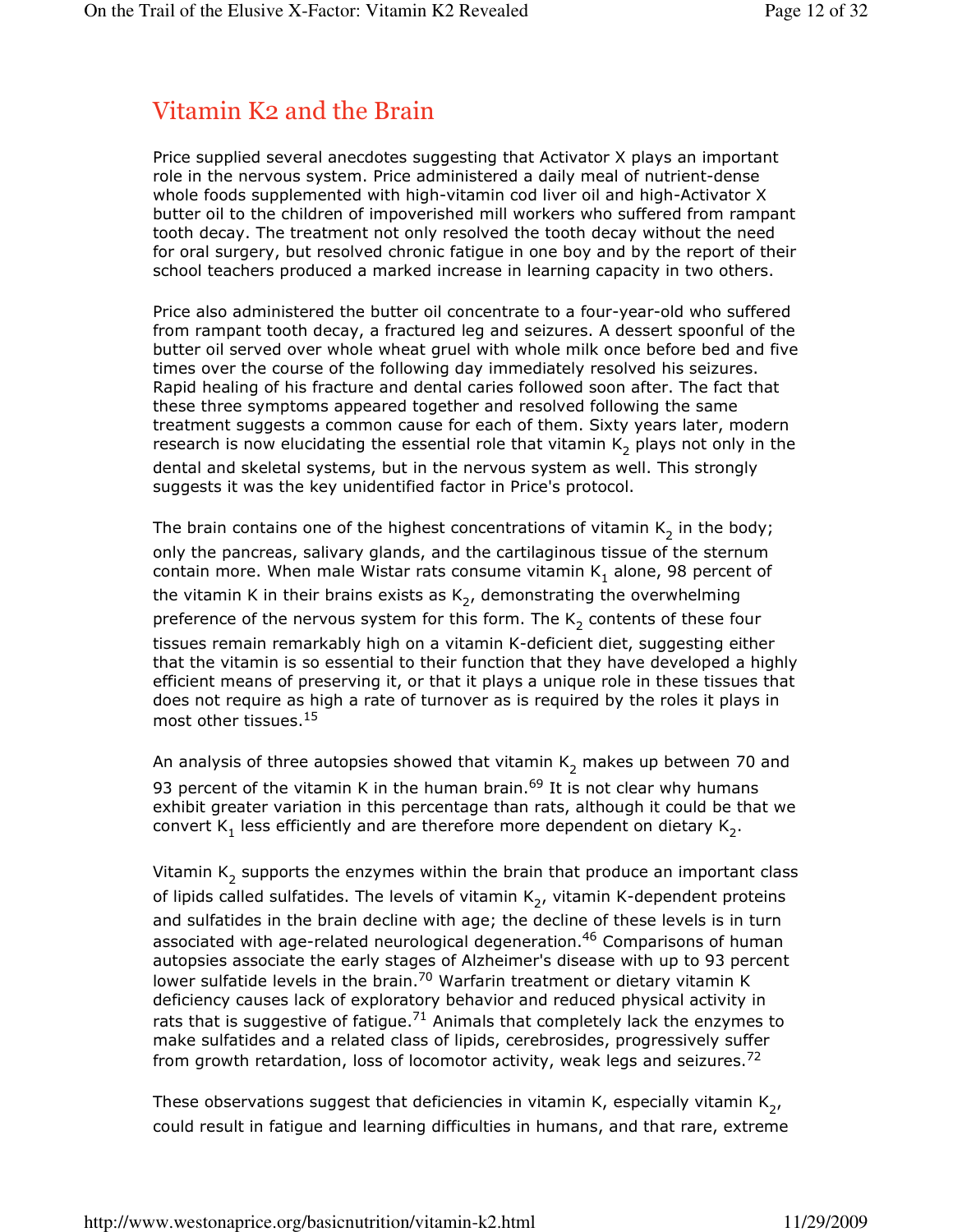deficiencies of vitamin  $\mathsf{K}_2$  in the brain could result in seizures. If this is the case, it would explain why Price observed tooth decay, bone fracture, learning difficulties and seizures to share a common cause and a common solution.

# Other Roles of Vitamin K2

Our understanding of the K vitamins is rapidly expanding and we are likely to discover many new roles for them as the twenty-first century progresses.

The highest concentration of vitamin  $\mathsf{K}_2$  exists in the salivary glands and the pancreas. These organs exhibit an overwhelming preference for  $\mathsf{K}_2$  over  $\mathsf{K}_1$  and retain high amounts of the vitamin even when animals consume a vitamin Kdeficient diet.<sup>15</sup> The high presence of the vitamin in both of these organs suggests a role in activating digestive enzymes, although its apparent role in the regulation of blood sugar could explain its presence in the pancreas.<sup>76</sup> The testes of male rats also exhibit a high preference for and retention of vitamin  $\mathsf{K}_{2'}^{-16}$  and human sperm possess a vitamin K-dependent protein with an unknown function.<sup>77</sup> The kidneys likewise accumulate large amounts of vitamin  $\mathsf{K}_{2}^{\;69}$  and secrete vitamin K-dependent proteins that inhibit the formation of calcium salts. Patients with kidney stones secrete this protein in its inactive form, which is between four and twenty times less effective than its active form at inhibiting the growth of calcium oxalate crystals, suggesting that vitamin  $\mathsf{K}_2$  deficiency is a major cause of kidney stones.<sup>77</sup>

The use of Warfarin during pregnancy produces developmental malformations of the face; as the nasal cartilage calcifies, growth of the nose comes to an early end, resulting in a stubby appearance.<sup>78</sup> Vitamin  $\mathsf{K}_2$  therefore most certainly played a role in the development of beautiful faces with broad features that Price observed among primitive peoples.

A number of cell experiments have shown that vitamin  $\mathsf{K}_2$  has powerful anticarcinogenic properties that may make it useful in preventing or treating cancer in humans.<sup>79</sup>

Researchers have recently discovered a whole new class of vitamin K-dependent proteins called transmembrane Gla (TMG) proteins. Their functions are unknown.<sup>33</sup>

The K vitamins perform all of their well understood roles in the part of the cell responsible for the modification of proteins. Only a portion of the vitamin K within a cell exists in this area, however. Even more exists in the inner membrane of the mitochondria where the cell produces its energy. $45$  The greatest concentration exists in the nucleus, which possesses a receptor for vitamin K that may be involved in regulating the expression of genes. $^{44}$  Vitamin K<sub>2</sub> has a greater affinity than vitamin  $\mathsf{K}_1$  for both the mitochondrial membrane and the nuclear receptor. We presently know virtually nothing about these functions of the K vitamins and the plot will only thicken as the story unfolds.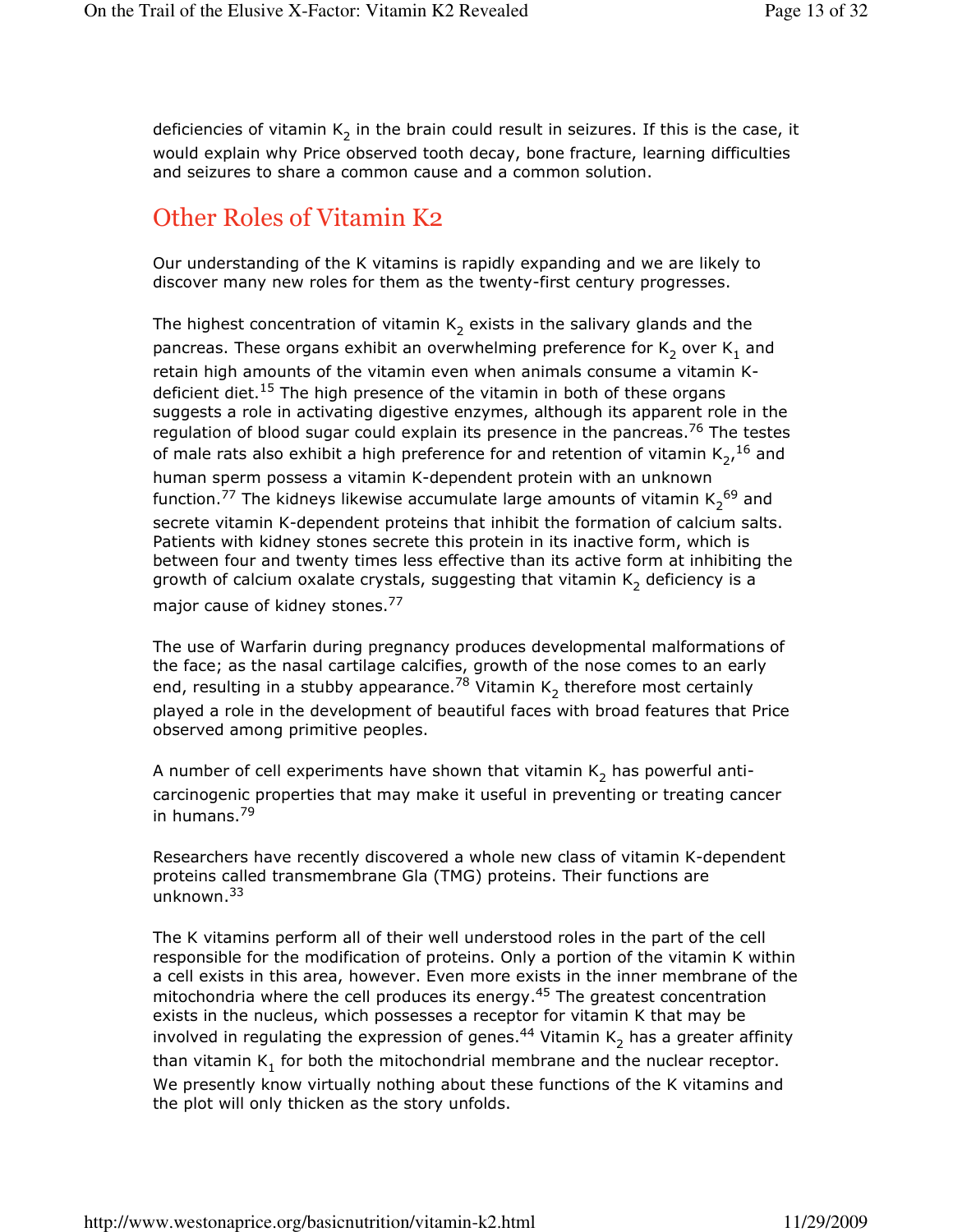# Vitamin K2 in Foods

<u>Figure 4</u> shows the distribution of vitamin  $\mathsf{K}_2$  in selected foods. Precise values for the organ meats that would be richest in  $\mathsf{K}_2$  are not available. The pancreas and salivary glands would be richest; reproductive organs, brains, cartilage and possibly kidneys would also be very rich; finally, bone would be richer than muscle meat.<sup>15,16,69</sup> Analyses of fish eggs, which Price found to be rich in Activator X, are not available.

Commercial butter is only a moderate source of vitamin  $\mathsf{K}_2$ . After analyzing over 20,000 samples of butter sent to him from around the world, however, Price found that the Activator X concentration varied 50-fold. Vitamin K-rich cereal grasses, especially wheat grass, and alfalfa in a lush green state of growth produced the highest amounts of Activator X, but the soil in which the pasture was grown also profoundly influenced the quality of the butter. The concentrations were lowest in the eastern and far western states where the soil had been tilled the longest, and were highest in Deaf Smith County, Texas, where excavations proved the roots of the wheat grass to pass down six feet or more through three feet of top soil into deposits of glacial pebbles cemented together with calcium carbonate. It was this amazingly vitamin-rich butter that had such dramatic curative properties when combined with high-vitamin cod liver oil and nutrient-dense meals of whole milk, whole grains, organ meats, bone broths, fruits and vegetables.

For over 50 years after Price described his discovery of Activator X, the medical and nutritional communities saw vitamin K merely as a requirement for blood clotting. The poor understanding of the functions of the K vitamins within the body and the apparent lack of any relationship between Price's chemical test and the structure of any known vitamin made it impossible to determine the identity of this mysterious substance. We now know, however, that vitamin  $\mathsf{K}_2$  and

Activator X are one and the same. Like Price's X factor, vitamin  $\mathsf{K}_2$  is synthesized by animal bodies from its precursor in rapidly growing grass. Cereal grasses and alfalfa are rich in this precursor, and these plants accumulate it in direct proportion to their photosynthetic activity. It is critical to the ability of teeth and bones to lay down mineralized tissue, and to the prevention of degenerative diseases of the cardiovascular and nervous systems. It is the key factor that acts in synergy with vitamins A and D: these vitamins command cells to make proteins, but vitamin K brings these proteins to life. It is an "activator," then, in the truest sense of the word, and it is therefore fitting that we knew it for so many decades simply as "Activator X."

Thank you to Michael Eiseike, a health researcher from Hokkaido Japan, for originally bringing the Rotterdam Study to our attention and suggesting that vitamin  $K^{}_2$  may be the X Factor of Weston Price; and also to David Wetzel of Green Pasture Products for his input and advice.

#### Figures

## Figure 1: The Structure of K Vitamins and Their Chemical Behavior

Single lines represent single bonds between carbon atoms; double lines represent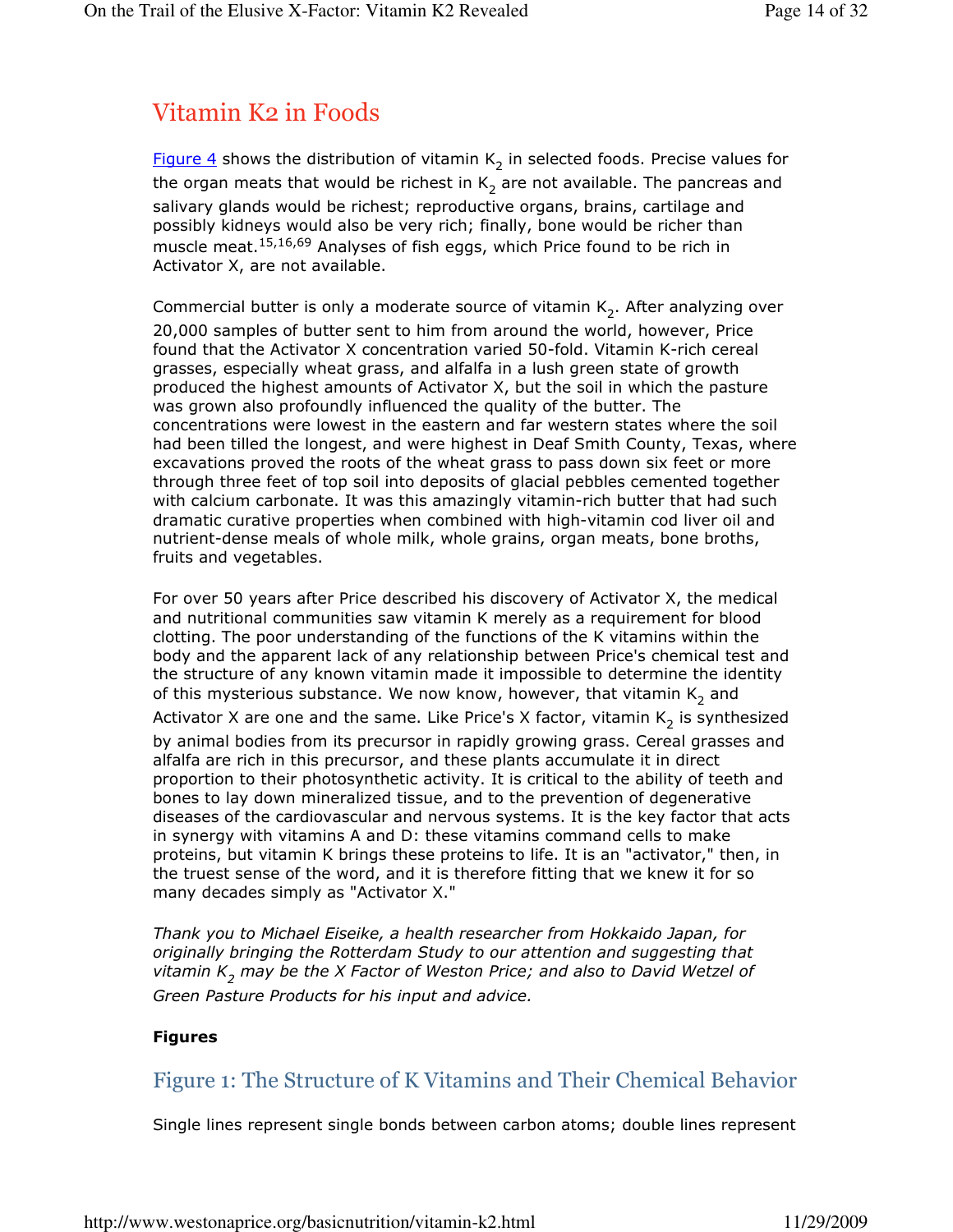double bonds between carbon atoms. Hydrogen atoms are attached to most of the carbons but are not shown.



Vitamin  $\mathsf{K}_1.$  The side chain extending to the right of the molecule is monounsaturated.



Vitamin  $\mathsf{K}_2.$  The nucleus, composed of two ring structures, is the same as that of vitamin  $\mathsf{K}_1.$  The side chain, however, is polyunsaturated rather than monounsaturated.



Either K vitamin would be expected to react with hydriodic acid (HI) by absorbing hydrogen atoms and liberating diatomic iodine (I2). The side chain is abbreviated by the letter "R."

 $I_2$  + Starch  $\longrightarrow$  Blue Colour d.

If the mixture of the vitamin K and hydriodic acid is combined with a starch indictor, the diatomic iodine liberated by the reaction would turn the starch blue.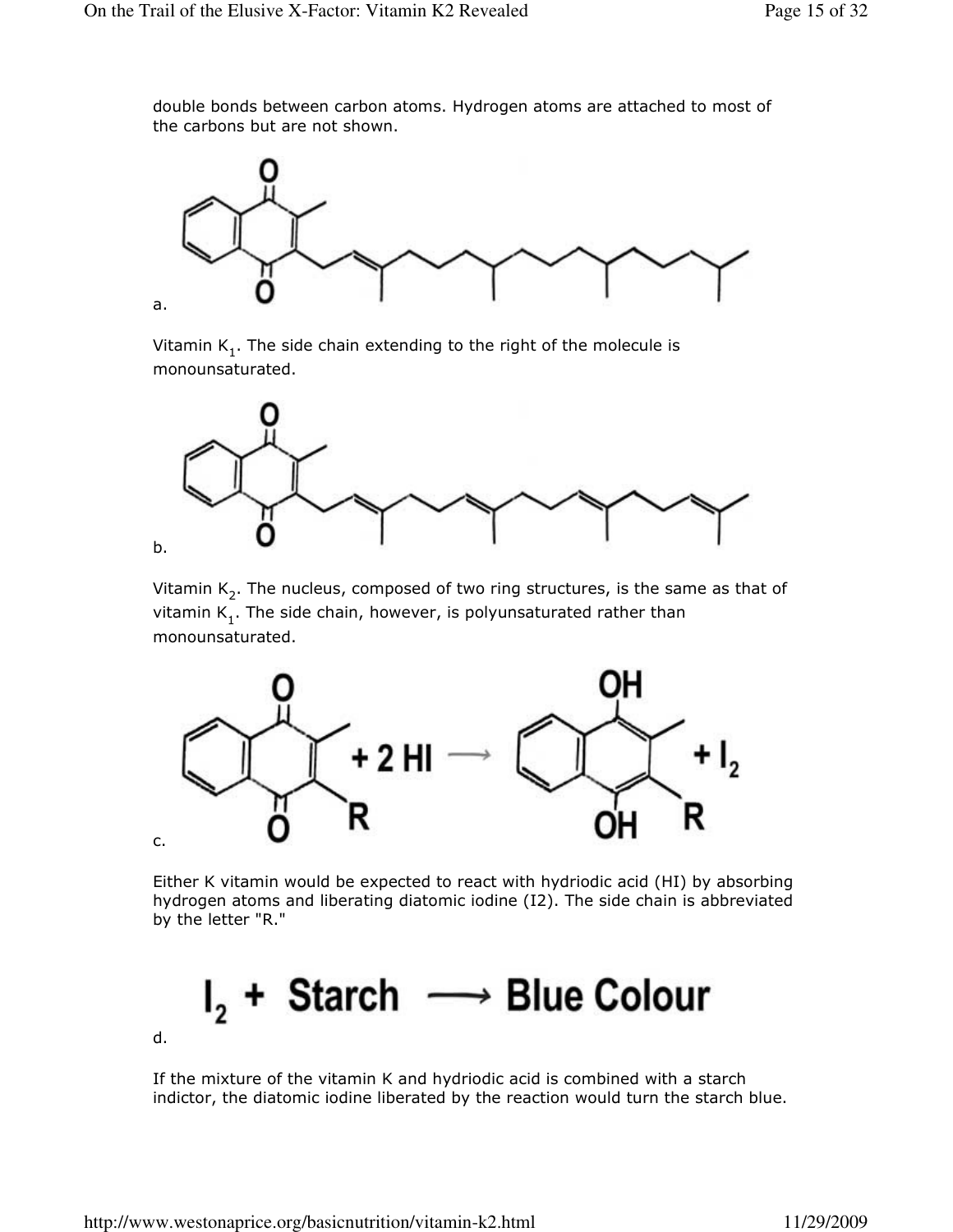## Figure 2. Corresponding Characteristics of Activator X and Vitamin K2

## Activator X Vitamin K2

| Found in the butterfat of mammalian<br>milk, the eggs of fishes, and the organs<br>and fats of animals.<br>the mammary glands, from a precursor | Found in the butterfat of mammalian<br>milk and the organs and fats of animals.<br>Analyses of fish eggs are not available.<br>Synthesized by animal tissues, including Synthesized by animal tissues, including<br>the mammary glands, from vitamin $K_1$ , |  |
|-------------------------------------------------------------------------------------------------------------------------------------------------|--------------------------------------------------------------------------------------------------------------------------------------------------------------------------------------------------------------------------------------------------------------|--|
| in rapidly growing, green grass.                                                                                                                | which is found in association with the<br>chlorophyll of green plants in proportion<br>to their photosynthetic activity.                                                                                                                                     |  |
| The content of this vitamin in butterfat<br>is proportional to the richness of its<br>yellow or orange color.                                   | Its precursor is directly associated with<br>beta-carotene, which imparts a yellow<br>or orange color to butterfat.                                                                                                                                          |  |
| acid during chemical testing.                                                                                                                   | Liberates diatomic iodine from hydriodic Liberates diatomic iodine from hydriodic<br>acid during chemical testing.                                                                                                                                           |  |
| Acts synergistically with vitamins A and<br>D.                                                                                                  | Activates proteins that cells are signaled<br>to produce by vitamins A and D.                                                                                                                                                                                |  |
| Plays an important role in reproduction.                                                                                                        | Synthesized by the reproductive organs<br>in large amounts from vitamin K <sub>1</sub> and                                                                                                                                                                   |  |
|                                                                                                                                                 | preferentially retained by these organs<br>on a vitamin K-deficient diet. Sperm<br>possess a $K_2$ -dependent protein of                                                                                                                                     |  |
|                                                                                                                                                 | unknown function.                                                                                                                                                                                                                                            |  |
| Plays a role in infant growth.                                                                                                                  | Contributes to infant and childhood<br>growth by preventing the premature<br>calcification of the cartilaginous growth<br>zones of bones.                                                                                                                    |  |
| Plays an essential role in mineral<br>utilization and is necessary for the<br>control of dental caries.                                         | Activates proteins responsible for the<br>deposition of calcium and phosphorus<br>salts in bones and teeth and the<br>protection of soft tissues from<br>calcification.                                                                                      |  |
| Increases mineral content and<br>decreases bacterial count of saliva.                                                                           | Is found in the second highest<br>concentration in the salivary glands,<br>and is present in saliva.                                                                                                                                                         |  |
| Intake is inversely associated with heart Protects against the calcification and<br>disease.                                                    | inflammation of blood vessels and the<br>accumulation of atherosclerotic plaque.                                                                                                                                                                             |  |
| Increases learning capacity.                                                                                                                    | The brain contains one of the highest<br>concentrations of vitamin $K_2$ , where it is                                                                                                                                                                       |  |
|                                                                                                                                                 | involved in the synthesis of the myelin<br>sheath of nerve cells, which contributes<br>to learning capacity.                                                                                                                                                 |  |
| Resolved chronic fatigue in one boy.                                                                                                            | Deficiency induces fatigue in laboratory<br>animals.                                                                                                                                                                                                         |  |
| Resolved seizures in one boy.                                                                                                                   | Involved in the synthesis of lipids called<br>sulfatides in the brain, an absence of<br>which induces seizures in laboratory                                                                                                                                 |  |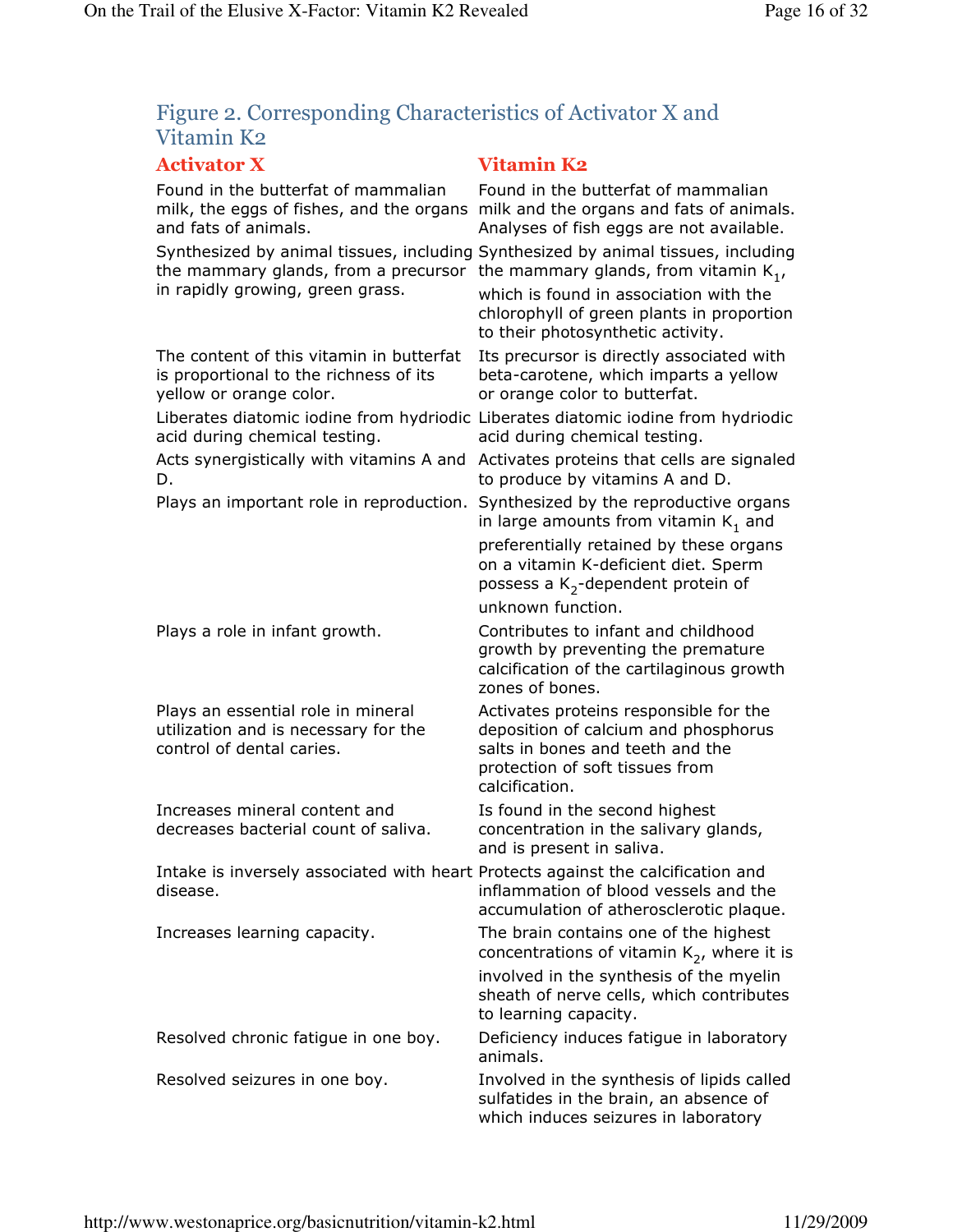#### animals.

## Figure 3. Vitamin K-Dependent Carboxylation

| <b>a.</b> $0 = C = 0$ | $O(-1)$                              | CO.,                                                  | $Ca^{(+2)}$<br>$(-1)$ $O(-1)$                         |
|-----------------------|--------------------------------------|-------------------------------------------------------|-------------------------------------------------------|
| $O(-1)$<br>$b.C=0$    | $C = 0$<br>$c.$ -Glutamate-<br>(Glu) | Vitamin K-<br>-Dependent $\rightarrow$<br>Carboxylase | $O=C$ $C=O$<br>$-\gamma$ -Carboxy-<br>Glutamate (Gla) |

- a.) A carbon dioxide molecule
- b.) a carboxyl group
- c.) Vitamin K-dependent carboxylation

The vitamin K-dependent carboxylase rearranges the chemical bonds within carbon dioxide molecules. Carboxyl groups contain carbon and oxygen atoms and carry a charge of negative one. Calcium carries a charge of positive two. The side chains of the amino acid glutamate normally carry one carboxyl group; the vitamin K-dependent addition of a second carboxyl group gives these side chains a charge of negative two and thus allows them to bind to calcium, which has the equal and opposite charge. This process transforms glutamate into γcarboxyglutamate, abbreviated Gla. For this reason, many vitamin K-dependent proteins, such as matrix Gla protein (MGP), contain "Gla" in their name.

# Figure 4: Vitamin K2 Contents of Selected Foods<sup>22, 26</sup>

The percentage of vitamin  $\mathsf{K}_2$  present as MK-4 represents that synthesized by animal tissues, while the remainder represents that synthesized by bacteria during fermentation.

| <b>FOOD</b>                  |        | VITAMIN K2 (MCG/100G) |
|------------------------------|--------|-----------------------|
| Natto                        | 1103.4 | $(0\%$ MK-4)          |
| Goose Liver Paste            | 369.0  | $(100\%$ MK-4)        |
| <b>Hard Cheeses</b>          | 76.3   | $(6\%$ MK-4)          |
| Soft Cheeses                 | 56.5   | $(6.5\%$ MK-4)        |
| Egg Yolk (Netherlands)       | 32.1   | (98% MK-4)            |
| Goose Leg                    | 31.0   | $(100\%$ MK-4)        |
| <b>Curd Cheeses</b>          | 24.8   | $(1.6\%$ MK-4)        |
| Egg Yolk (United States)     | 15.5   | $(100\%$ MK-4)        |
| <b>Butter</b>                | 15.0   | $(100\%$ MK-4)        |
| Chicken Liver                | 14.1   | $(100\%$ MK-4)        |
| Salami                       | 9.0    | $(100\%$ MK-4)        |
| Chicken Breast               | 8.9    | $(100\%$ MK-4)        |
| Chicken Leg                  | 8.5    | $(100\%$ MK-4)        |
| Ground Beef (Medium Fat) 8.1 |        | (100% MK-4)           |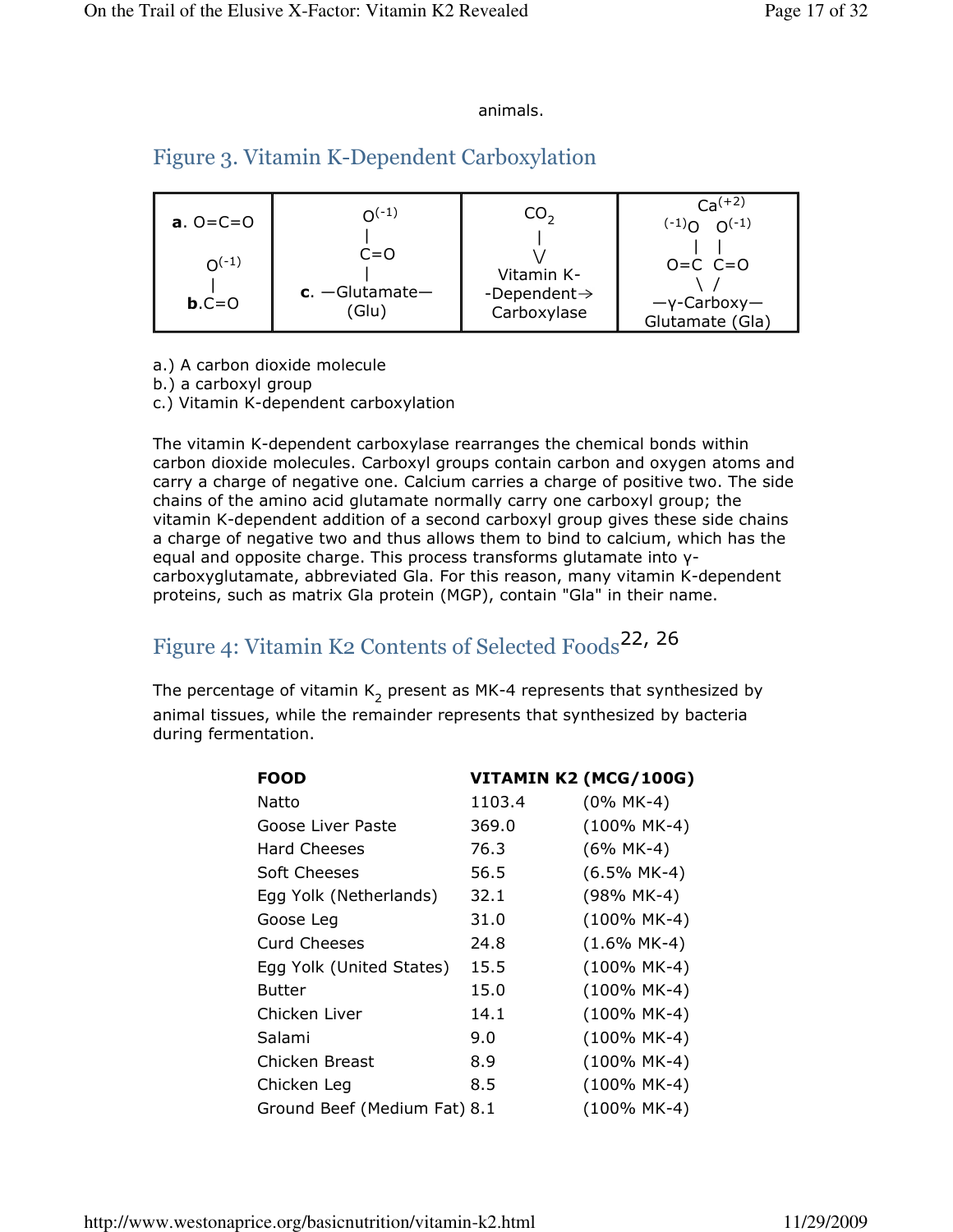| Bacon                 | 5.6 | $(100\%$ MK-4) |
|-----------------------|-----|----------------|
| Calf Liver            | 5.0 | $(100\%$ MK-4) |
| Sauerkraut            | 4.8 | $(8\%$ MK-4)   |
| <b>Whole Milk</b>     | 1.0 | $(100\%$ MK-4) |
| 2% Milk               | 0.5 | $(100\%$ MK-4) |
| Salmon                | 0.5 | $(100\%$ MK-4) |
| Mackerel              | 0.4 | $(100\%$ MK-4) |
| Egg White             | 0.4 | $(100\%$ MK-4) |
| <b>Skim Milk</b>      | 0.0 |                |
| <b>Fat-Free Meats</b> | 0.0 |                |

#### **Sidebars**

#### The Activator X Test

The chemical test that Price eventually came to use for the quantification of Activator X in foods was originally suggested as an indirect test for vitamin D by Lester Yoder of the Agricultural Experiment Station of Iowa State College in 1926.<sup>8</sup> The basic principle of the test, called iodometric determination, was most commonly utilized in the United States for detecting the presence of organic peroxides.<sup>9</sup> Since peroxides are capable of oxidizing ionic iodide to diatomic iodine, researchers can detect them by combining the test substance with hydriodic acid and a starch indicator. Hydriodic acid releases iodide ions into a solution. If peroxides are present, they convert these iodide ions to diatomic iodine, which then turns the starch blue or purple.

This is somewhat similar to the amylase test that is used as a demonstration in many high school or college biology classes. In that test, however, preformed iodine is used; in the absence of amylase, the iodine turns the starch blue, while in the presence of amylase, the starch is broken down into sugar and the color change does not occur.

At the time, the only way to test a food for vitamin D was to feed it to rats on a mineral-deficient diet, kill the rats, and analyze the mineral content of their bones. The richer the food was in vitamin D, the more it would stimulate absorption of the small amounts of calcium and phosphorus in the diet and the higher the bone mineral content would be. Yoder suggested, however, that there was a general correlation between the ability of an oil to peroxidize (become rancid) and its vitamin D content, and advocated testing an oil's ability to oxidize iodide as an indirect indicator of its level of vitamin D. Having no other convenient chemical test, Price adopted this as his test for vitamin D.

The test was far from perfect. Yoder found peroxidation in substances with no vitamin D activity such as turpentine, a thirteen-year-old sample of cholesterol, and an aged sample of mineral oil. He further found that irradiating foods to the point at which their vitamin D activity was destroyed actually increased their score on the test.<sup>8</sup>

As Price used this test on over 20,000 samples of dairy foods sent to him from around the world, he realized that the physiological effects that correlated with a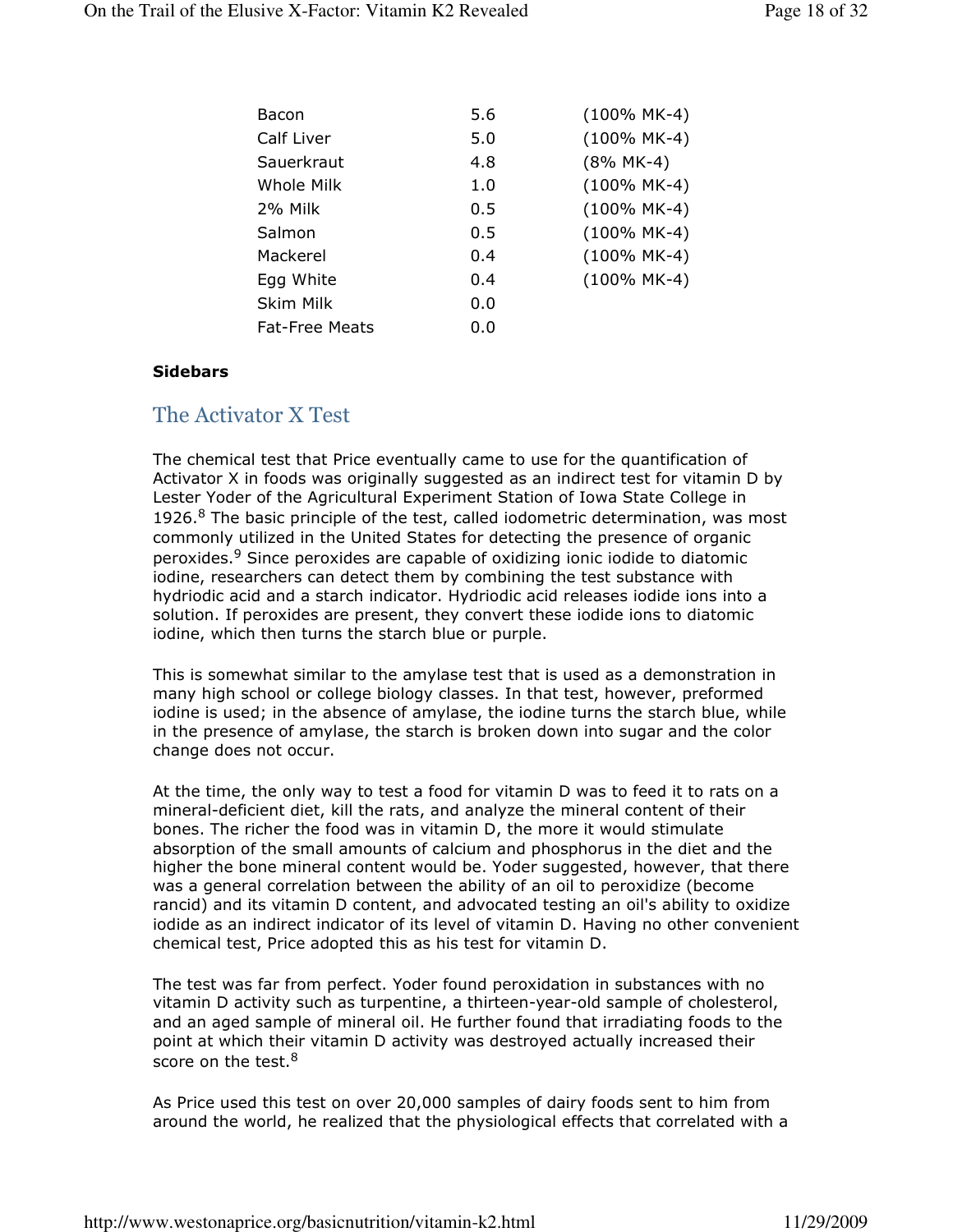food's ranking were different from those attributable to isolated vitamin D, and began using the term "Activator X" to describe the nutritional substance that the test was measuring. He observed that the vitamin content of these butter samples varied fifty-fold, and that the samples richest in Activator X were the most potent for controlling dental caries. Clearly, Price's test was detecting something besides rancid oils.

While researchers who published in English language journals traditionally used this test to detect peroxides, researchers publishing in Russian and German language journals had been using it to detect the synthetic compound benzoquinone all along.<sup>10,11</sup> Benzoquinone belongs to a class of chemicals called quinones that includes biological molecules such as coenzyme  $Q_{10}$  and the K

vitamins. These quinones possess oxygen-containing ring structures whose oxygens will steal electrons and hydrogen ions from hydriodic acid and thereby oxidize ionic iodide to diatomic iodine, causing the starch to become a bluish purple color (see **Figure 1**).

In the 1970s, researchers from Britain and Denmark were debating whether or not healthy rat tissues contained lipid peroxides. The British researchers used the iodometric method to determine peroxide levels and argued that healthy rat tissues did contain peroxides, while the Danish researchers used a different method and argued that they did not. In a 1972 paper published in the British Journal of Nutrition, the Danish researchers demonstrated that the iodometric method was not showing the existence of peroxides in the rat tissues, but rather the existence of coenzyme  $Q_{10}$  and probably other quinones.<sup>12</sup>

Price's test, therefore, was not specific to any one particular chemical compound. When used for fresh oils, however, it would be able to detect a number of nutrients that include coenzyme  $Q_{10}$  and the K vitamins. As shown in this article, it is the K vitamins that we should expect to vary in direct proportion to the amount of richly green grass in the diet of the animals, while the physiological effects Price identified with Activator X are specifically attributable to vitamin  $\mathsf{K}_2.$ 



## Interactions between Vitamins A, D, and K2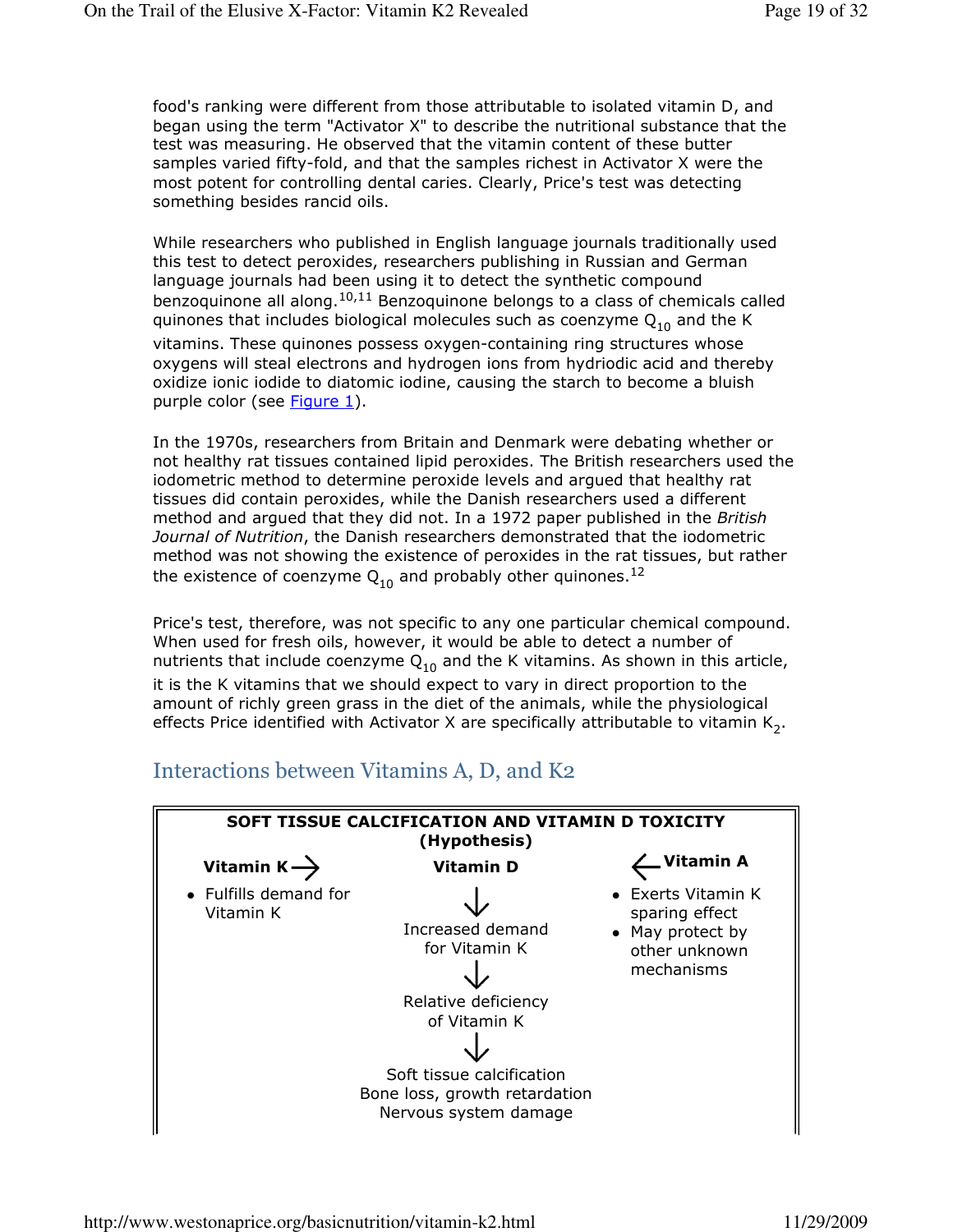

## Is Vitamin K2 an Essential Nutrient?

Vitamins  $\mathsf{K}_1$  and  $\mathsf{K}_2$  are both effective cofactors for the enzyme that activates vitamin K-dependent proteins,<sup>23</sup> but the liver preferentially uses vitamin K<sub>1</sub> to activate clotting factors while most other tissues preferentially use vitamin  $\mathsf{K}_2^{}$  to activate the other vitamin K-dependent proteins. $^{21}$  Although animals can convert vitamin  $K_1$  to vitamin  $K_2$ ,  $^{14}$  there are a number of lines of evidence strongly suggesting that humans require preformed  $\mathsf{K}_2$  in the diet to obtain optimal health.

Humans appear to have a finite ability to absorb vitamin  $\mathsf{K}_1$  from plant foods. In the United States, where the mean intake of vitamin  $\mathsf{K}_1$  is less than 150 micrograms per day, blood levels increase with increasing dietary intake until the latter reaches two hundred micrograms per day, after which they plateau. In the Netherlands, where the mean intake of vitamin  $\mathsf{K}_1$  is much higher (250 micrograms per day), plasma levels of vitamin  $\mathsf{K}_1$  have no relationship to dietary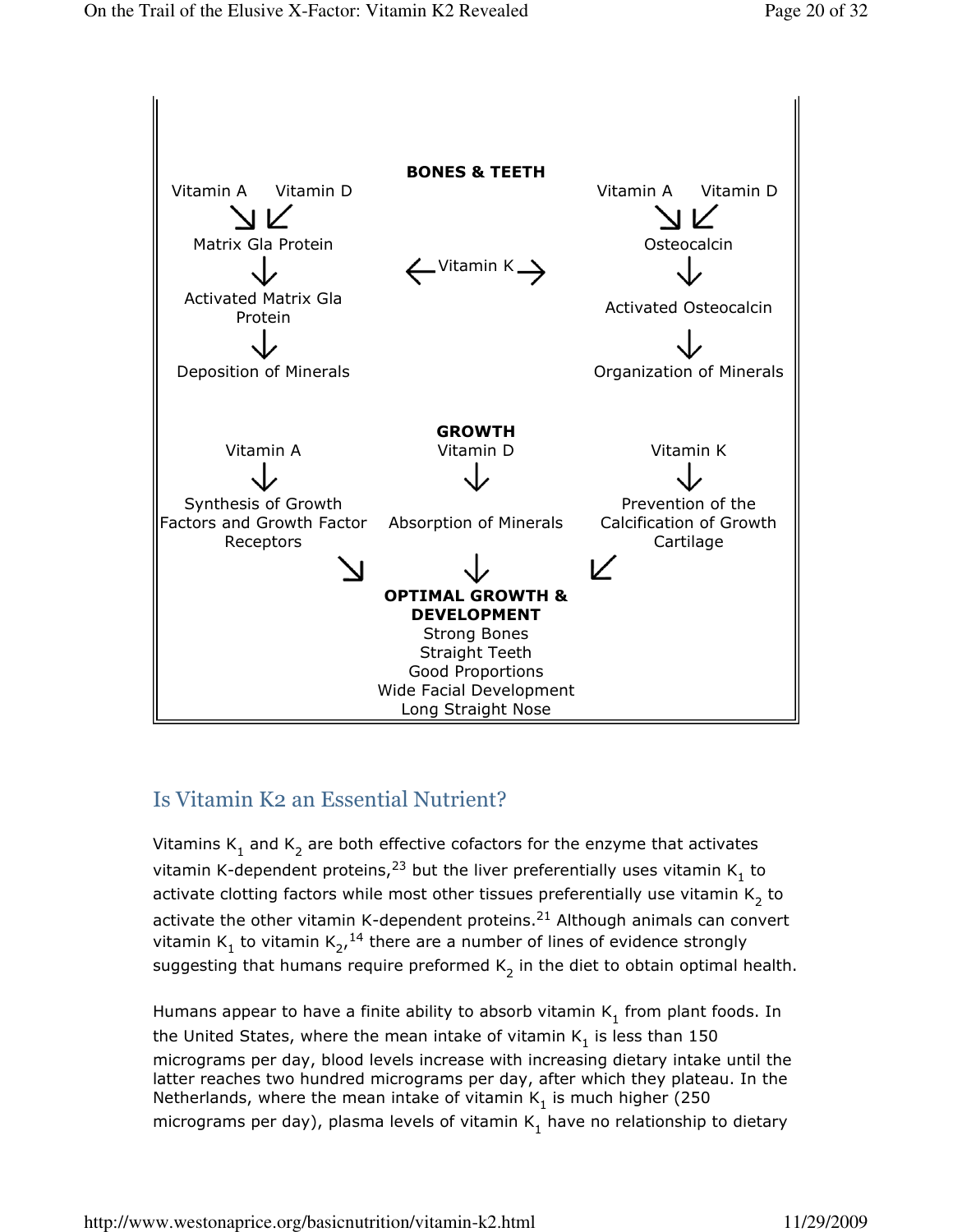intake at all.<sup>24</sup> These results suggest that humans do not possess the ability to absorb much more than 200 micrograms of vitamin  $\mathsf{K}_1$  per day from vegetables.

This interpretation is also supported by feeding experiments. Whereas the absorption of vitamin  $\mathsf{K}_2$  from natto, a fermented soy food, is nearly complete, the absorption of vitamin K<sub>1</sub> from servings of green vegetables ranging from two hundred to four hundred grams consumed without added fat is only between five and ten percent. The absorption of similarly sized servings of vegetables with added fat is still only between ten and fifteen percent.<sup>25-26</sup> By contrast, smaller servings are absorbed more efficiently. For example, the absorption from a 150 gram serving of spinach is 17 percent and the absorption from a 50-gram serving of spinach is 28 percent.<sup>27</sup> These results show that our absorption of the vitamin declines as the amount we consume increases and strengthens the interpretation that we might only be able to absorb about 200 micrograms per day. When study subjects consume a highly absorbable pharmacological preparation of vitamin  $\mathsf{K}_\mathbf{1}^{},$ a dose of 1000 micrograms per day is required to maximize the activation of proteins important to bone metabolism.<sup>28</sup> If we can only absorb one-fifth of this amount from vegetables, we cannot support our skeletal system with vitamin  $K_1$ regardless of how efficiently we may be able to convert it to vitamin  $\mathsf{K}_2$ .

The ability to convert  $\mathsf{K}_1$  to  $\mathsf{K}_2$  varies widely between species and breeds of animals. The German researchers who first reported this conversion found that rats made it poorly compared to birds and that pigeons made it most efficiently.<sup>14</sup> Every tissue tested in male Wistar rats is capable of making the conversion,  $15$ whereas the liver, kidneys and heart of male Lewis rats will preferentially accumulate preformed  $\mathsf{K}_2$ , but, unlike the pancreas and testes of these same animals, will not synthesize it from  $K_1$ .<sup>16</sup> The  $K_2$  content of human breast milk increases when mothers consume pharmacological preparations of  $\mathsf{K}_\mathbf{1}$ , but the  $\mathsf{K}_\mathbf{2}$ content of their blood does not;<sup>17</sup> since the conversion takes place in the target tissues rather than the blood, however, we do not know how efficiently other human tissues make this conversion.

Vitamins  $\mathsf{K}_1$  and  $\mathsf{K}_2$  share a common ring-structured nucleus but possess different types of side chains. The first step in the conversion of  $\mathsf{K}_1$  to  $\mathsf{K}_2$  appears to be the cleavage of its side chain in either the liver or the gastrointestinal tract, yielding a toxic oxidizing agent called menadione; much of this metabolite is detoxified by the liver and excreted in the urine, while the remaining portion can be used to synthesize K<sub>2</sub> in tissues.<sup>29</sup> After this cleavage takes place, menadione must be transported to its target tissues where cellular enzymes can add a side chain to it, completing the transformation to  $\mathsf{K}_2$ . Because they are transported in different types of lipoproteins, vitamin  $\mathsf{K}_1$  is primarily sent to the liver, whereas vitamin  $\mathsf{K}_2$ is primarily sent to the other tissues; $30$  we know very little, however, about the transport of menadione in the blood. We also know very little about the rate at which our cells are capable of adding side chains to these molecules; presumably, if the supply of menadione exceeds the rate at which the cell can add these side chains, the menadione will exert toxic effects and cause oxidative damage within the cell. Preliminary evidence indicates that doses of 1000 micrograms per day of supplemental  $\mathsf{K}_1$  may contribute to periodontal disease, $^{31}$  suggesting that our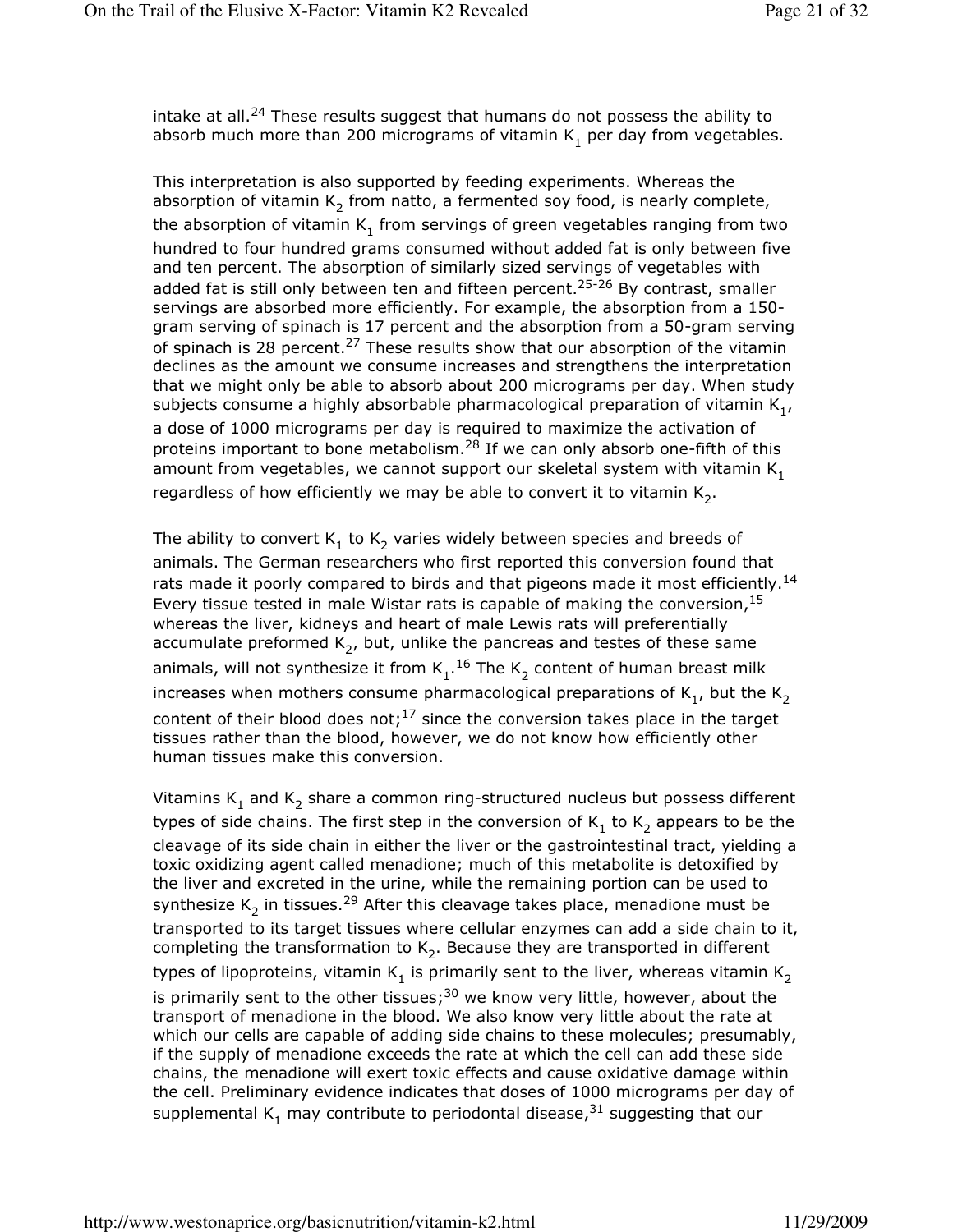bodies' resistance to absorbing this much  $\mathsf{K}_1$  from vegetables may serve an important purpose.

The clearest demonstration that humans require dietary preformed vitamin  $\mathsf{K}_2$  for optimal health is that epidemiological and intervention studies both show its superiority over K<sub>1</sub>. Intake of vitamin K<sub>2</sub>, for example, is inversely associated with heart disease in humans while intake of vitamin  $\mathsf{K}_1$  is not,20 and vitamin  $\mathsf{K}_2$  is at least three times more effective than vitamin  $\mathsf{K}_1$  at activating proteins related to skeletal metabolism.<sup>32</sup> This nutritional superiority makes it clear why the primitive groups that Weston Price studied expended so much effort procuring foods rich in vitamin  $\mathsf{K}_2$  like the organs and fats of animals and the deeply colored orange butter from animals grazing on rich pastures.

## The Vitamin K-Dependent Carboxylase

Most known functions of the K vitamins are mediated by the vitamin K-dependent carboxylase. The carboxylase is an enzyme bound to the membrane of the endoplasmic reticulum, a cellular organelle involved in the synthesis and modification of proteins. It uses vitamin K as a cofactor to add carboxyl groups to the side chains of the amino acid glutamate within certain vitamin K-dependent proteins (see Figure 3). This gives them a negative charge, allowing them to bind to calcium, which carries a positive charge. $40$ 

Vitamin K-dependent proteins must be carboxylated before they leave the cell or insert themselves into its membrane. They may contain anywhere from three to thirteen glutamate residues (amino acids are called "residues" when they are bound up within proteins) that must be carboxylated; the carboxylase binds to them only once, however, and carboxylates each of these before it releases the protein. On the other hand, vitamin K can only be used for the carboxylation of a single glutamate residue and the carboxylase must release it after each carboxylation and allow it to be recycled and returned. A different enzyme, vitamin K oxidoreductase, recycles the vitamin; this enzyme is the target of the anticoagulant drug Warfarin and its relatives.<sup>40</sup> Since Warfarin targets the recycling of vitamin K rather than the vitamin K-dependent coagulation proteins themselves, it not only acts as an anticoagulant, but also causes arterial and aortic valve calcification in both rats<sup>21</sup> and humans<sup>41,42</sup> and inhibits the mineralization of bone matrix.<sup>35</sup>

The distribution of the carboxylase among species and among tissues within an organism can help us understand its significance and that of its cofactor, vitamin K. With the exception of some microorganisms that have "stolen" the enzyme by incorporating the genetic material of other species, $43$  the carboxylase is present only in multicellular animals, underscoring its importance to intercellular communication. In the growing embryo, it is first expressed in skeletal and nervous tissue; vitamin K is therefore almost certainly essential to the development of the skeletal and nervous systems from their very beginnings.<sup>40</sup>

Vitamin K's activity as a cofactor for the carboxylase may only be the tip of the iceberg. In osteoblasts, the cells responsible for bone growth, the greatest concentration of vitamin  $\mathsf{K}_2$  exists in the nucleus where the genetic material is; the second greatest concentration exists in the mitochondria, the so-called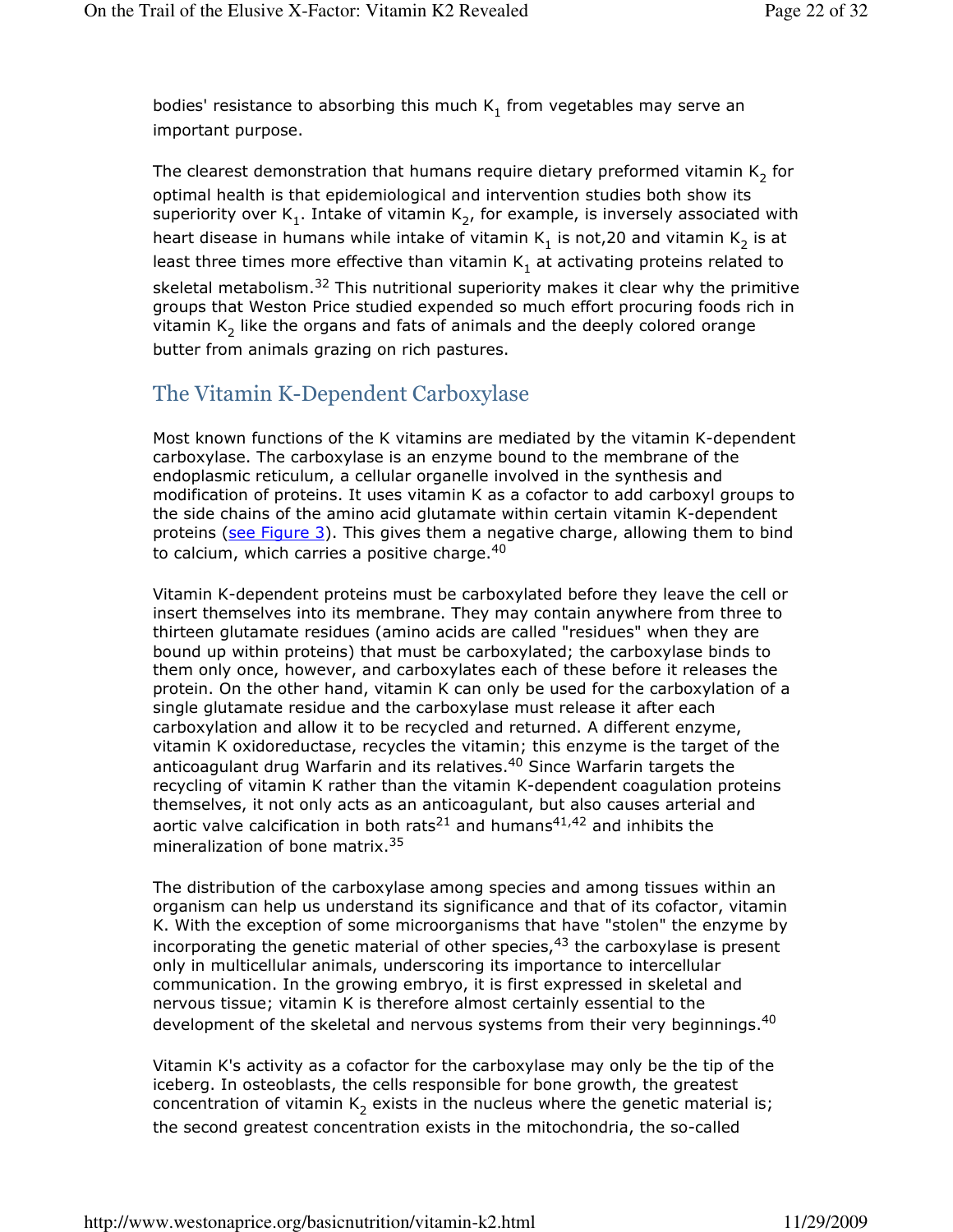"power house" of the cell; finally, only the third greatest concentration exists in the endoplasmic reticulum where the carboxylase is found.<sup>44</sup> We do not currently have enough information to understand the role of the K vitamins in the mitochondria or the nucleus. Osteoblasts possess a nuclear receptor for vitamin  $\mathsf{K}_2$ , suggesting it has a role as a nuclear hormone. Vitamin  $\mathsf{K}_2$  has a higher affinity than vitamin  $\mathsf{K}_1$  both for the nuclear receptor<sup>44</sup> and for the mitochondrial membrane. $^{45}$  There is also evidence that vitamin  $\mathsf{K}_2$  plays a role as an antioxidant within the cells that synthesize the myelin sheath, which forms the electrical insulation of nerves.<sup>46</sup> Although it took until the 1970s to define the function of vitamin K as a cofactor for the carboxylase enzyme, the twenty-first century may well ring in a new revolution in our understanding of this amazing vitamin with the recognition that it is, to modify a phrase coined by Tufts University's Dr. Sarah Booth, "not just for the carboxylase anymore."

## Vitamin K2 and the Brain: A Closer Look

The concentration of vitamin  $\mathsf{K}_2$  is higher in myelinated regions than in nonmyelinated regions of the brain (myelin is the sheath that forms the electrical insulation of neurons) and it is correlated with the presence of important lipids such as sphingomyelin and sulfatides. The small amount of  $\mathsf{K}_\mathbf{1}$ , by contrast, is distributed more randomly,  $73$  suggesting that it may not be as functionally important. These lipids are part of a broader class of compounds called sphingolipids that play essential roles in the brain as structural constituents of membranes, signaling factors, and promoters of cell survival. Vitamin  $\mathsf{K}_2$  supports the activity of the enzyme that catalyzes the initial reaction for the production of all sphingolipids as well as the enzyme that catalyzes the final step in the synthesis of sulfatides. Warfarin or dietary vitamin K deficiency cause marked decreases in the activities of these enzymes and of the levels of sulfatides in the brains of rats and mice, while the administration of either vitamin  $\mathsf{K}_1^{}$  or  $\mathsf{K}_2^{}$ restores them.<sup>46</sup>

In addition to the production of sulfatides and other sphingolipids, vitamin  $K<sub>2</sub>$ plays at least two other important roles in the brain. The vitamin K-dependent protein gas6 promotes the survival of brain cells, $74$  and K vitamins, by an unknown mechanism, completely protect against the free radical-mediated death of the cells that synthesize myelin. Both an excess of glutamate and a deficiency of cystine can cause this type of cell death. Although  $\mathsf{K}_1$  and  $\mathsf{K}_2$  protect against glutamate toxicity equally,  $\mathsf{K}_2$  is fifteen times more effective than  $\mathsf{K}_1$  at counteracting the harmful effects of cystine depletion. Oxidative stress in the vulnerable infant brain can cause mental retardation, seizures, and cerebral palsy. Adequate intake of vitamin  $\mathsf{K}_2$  during infancy may therefore protect against these diseases.<sup>75</sup>

## Bacterial Production of Vitamin K2

"Vitamin  $\mathsf{K}_2$ " actually refers to a group of compounds called menaquinones. While vitamins  $\mathsf{K}_1$  and  $\mathsf{K}_2$  have different types of side chains, the side chains of the various menaquinones within the  $\mathsf{K}_2$  group are all of the same type but are of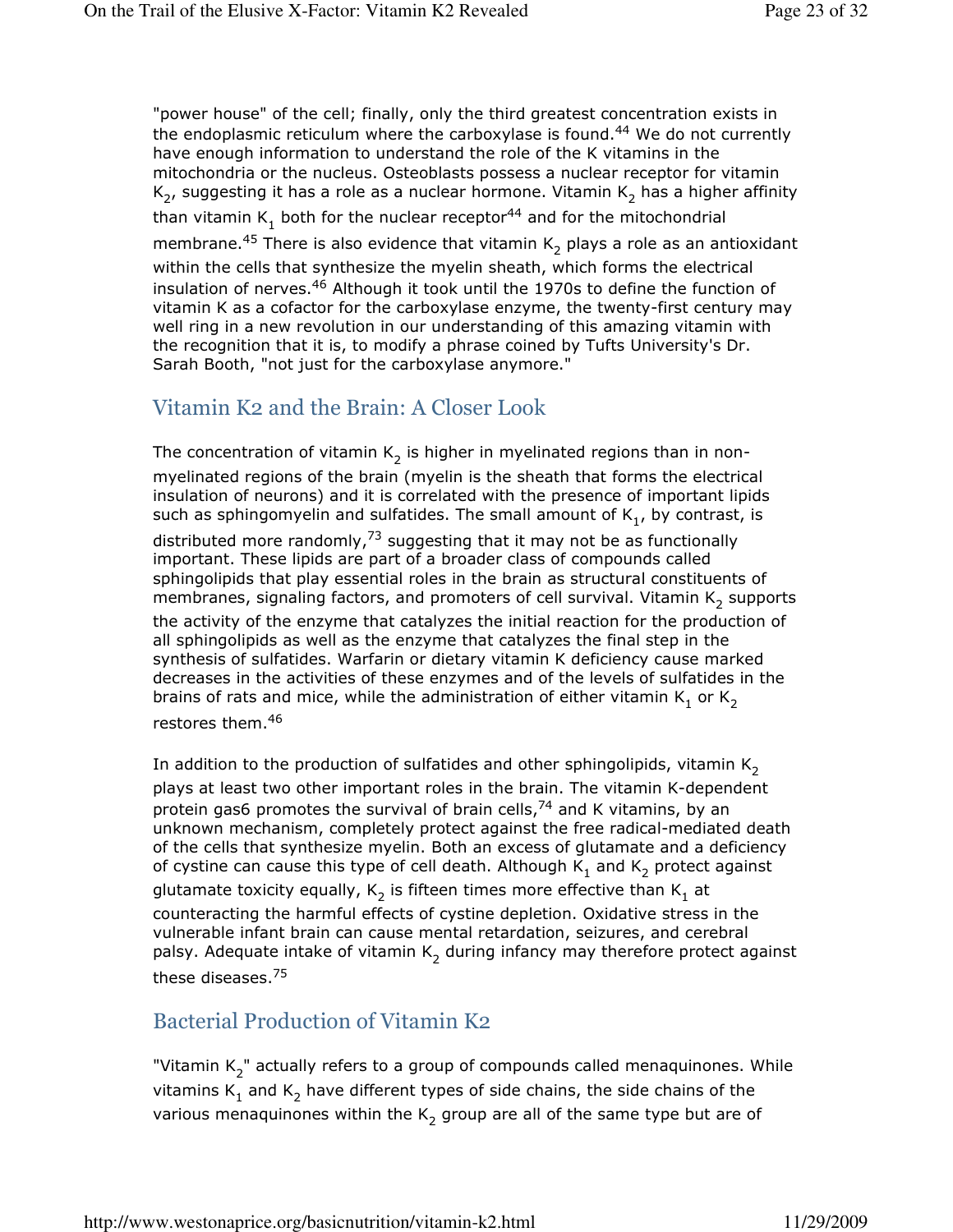varying lengths. Each of these forms is abbreviated MK-n, where "n" is a number that denotes the length of the side chain. Animal tissues exclusively synthesize MK-4, but many anaerobic bacteria synthesize other menaquinones, which they use for energy production much in the way that plants use vitamin  $K_1$ .<sup>80</sup> We can therefore obtain vitamin  $\mathsf{K}_2$  by absorbing that which is produced by our intestinal flora or by eating fermented foods, in addition to eating animal foods which contain vitamin  $\mathsf{K}_2$  synthesized from vitamin  $\mathsf{K}_1$  found in grass.

Lactic acid bacteria mostly produce MK-7 through MK-10,<sup>18</sup> while MK-10 and MK-11 accumulate in the human liver over time, presumably originating from bacterial production in the gut. $81$  It was once thought that intestinal bacteria were a major contributor to vitamin K status: the menaquinone content of stools is high, antibiotics have been associated with defects in blood clotting that resolve with vitamin K supplementation, and autopsies show that the great majority of vitamin K in the liver is present as "higher" menaquinones of bacterial origin. The balance of the evidence, however, challenges this view. Most of the menaquinones produced in the intestine are embedded within bacterial membranes and unavailable for absorption. Antibiotics produce vitamin Kresponsive clotting defects not by reducing the intestinal production of K vitamins, but by inhibiting the enzyme within the human body that recycles them. Finally, the liver appears to accumulate higher menaquinones not because it is supplied with them abundantly but because it does not use them efficiently. Intestinal production of menaquinones therefore likely makes some contribution to vitamin K status, but one that is very small. $80$ 

Fermented foods such as sauerkraut, cheese, and natto, a soy dish popular in Eastern Japan, contain substantial amounts of vitamin  $\mathsf{K}_2$ . Natto, in fact, contains the highest amount of any food measured; nearly all of it is present as MK-7.<sup>26</sup> MK-7 is highly effective: one recent study showed that it increased the percentage of activated osteocalcin in humans three times more powerfully than did vitamin  $K_1$ .<sup>32</sup> There are no studies available, however, comparing the efficacy of MK-7 to that of the MK-4 found in animal products. MK-9, and presumably MK-7, stays in the blood for a longer period of time than does MK-4, but this appears to be because tissues take up MK-4 much more rapidly.<sup>30</sup> Whether the rapid uptake of MK-4 or the longer time spent in the blood by bacterial menaquinones have particular benefits or drawbacks is unclear. Future research will have to clarify whether the vitamin  $\mathsf{K}_2$  synthesized by animal tissues and by bacteria are interchangeable, whether one is superior to the other, or whether each presents its own unique value to our health.

## Supplementing with Vitamin K2

The best sources of vitamin  $\mathsf{K}_2$  are fermented foods and grass-fed animal fats. These foods contain a wide array of nutrients that may act synergistically with vitamin  $\mathsf{K}_2$  in ways we do not yet understand. Price 's vitamin-rich butter and butter oil concentrate provided not only vitamin  $\mathsf{K}_2$  but also vitamin E, vitamin A, vitamin D, conjugated linoleic acid (CLA) and other nutrients. Nevertheless, some people may wish to supplement with vitamin  $\mathsf{K}_2$  if they do not have access to high-quality food, wish to use a higher dose to treat a health condition, or want extra insurance.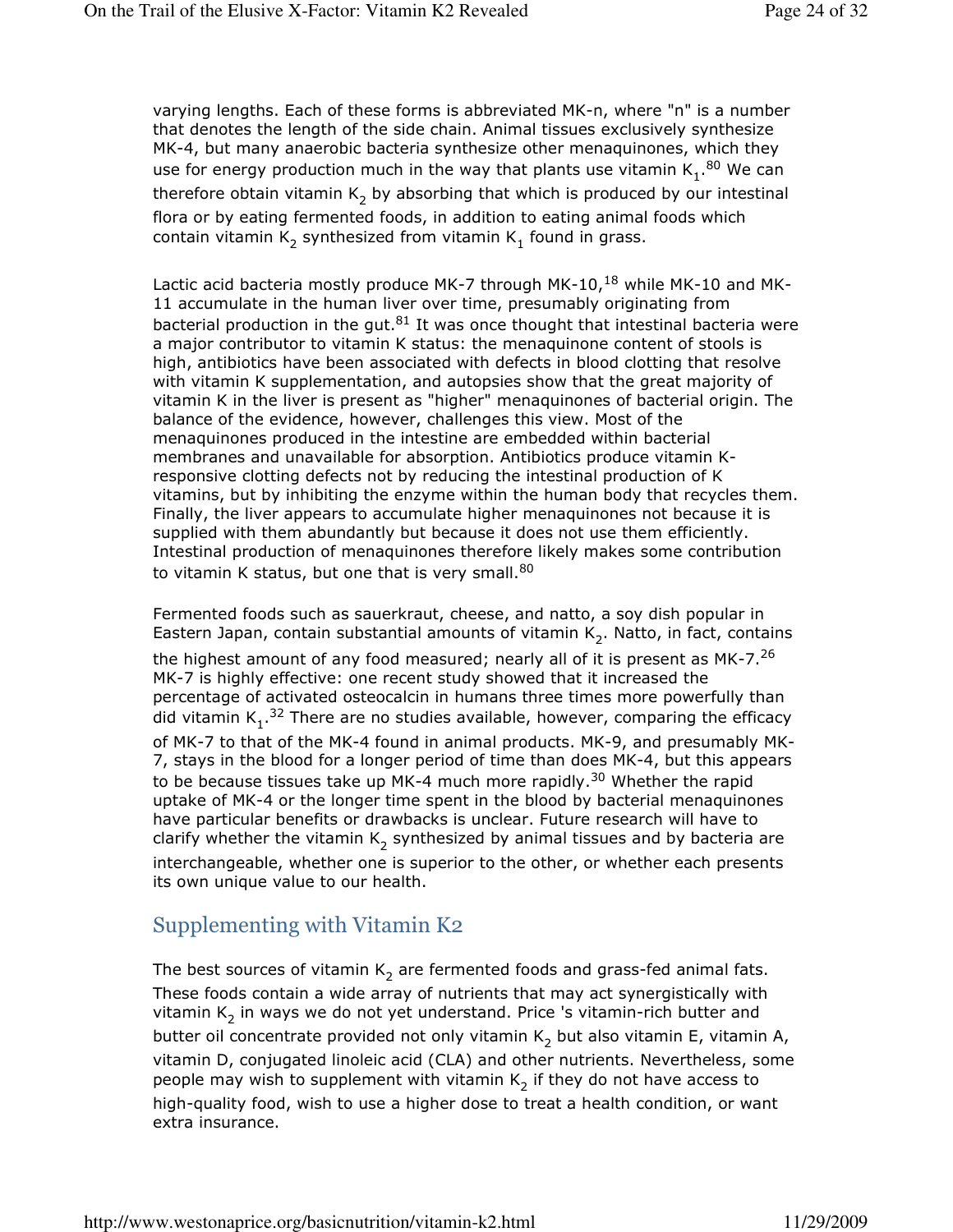Two forms of vitamin  $\mathsf{K}_2$  supplements are commercially available: menaquinone-4 (MK-4), also called menatetrenone, and menaquinone-7 (MK-7). MK-4 is a synthetic product that is believed to be chemically and physiologically identical to the vitamin  $\mathsf{K}_2$  found in animal fats. This form has been used in most of the animal experiments and in the Japanese osteoporosis studies. Although synthetic, it is effective, and there is no known toxicity. MK-7 is a natural extract of natto, a fermented soy food popular in Eastern Japan. MK-4 is much less expensive than MK-7, but no studies have yet compared the efficacy of these two forms.

Menaquinone-4 Supplements: Thorne Research and Carlson Laboratories both offer cost-effective MK-4 supplements. Thorne's product is a liquid supplement. The MK-4 is dissolved in a medium-chain triglyceride base (the fats found in coconut oil) with mixed tocopherols (vitamin E). Carlson's product is less expensive than Thorne's, but comes in dry capsules primarily composed of cellulose and other fillers, and allows the user less control over the dose.

Menaquinone-7 Supplements: Jarrow Formulas and Source Naturals both offer cost-effective MK-7 supplements. Source Naturals' product is less expensive, but Jarrow's contains fewer additives and certifies that the soy used to make the product is not genetically modified. Vitamin  $\mathsf{K}_2$  supplements interfere with the activity of oral anticoagulants such as warfarin. Patients who are using warfarin should only use vitamin  $\mathsf{K}_2$  supplements with the knowledge of the prescribing physician.

#### **REFERENCES**

- 1. Price, Weston A. Nutrition and Physical Degeneration. Self-published, 1945.
- 2. Lee, Royal. "Butter, Vitamin E and the 'X' Factor of Dr. Price." In The Dr. Royal Lee Historical Archive Collection from Selene River Press. Not Dated. http://www.seleneriverpress.com/media/pdf\_docs/39\_butter.pdf Accessed February 5, 2006.
- 3. Bland, Jeffrey. "Combating Cardiovascular Disease: The Search for Dr. Weston Price's Factor X." Price-Pottenger Nutrition Foundation. 1980; 5(1).
- 4. Baggio B. Fatty acids, calcium and bone metabolism. J Nephrol. 2002; 15: 601-604.
- 5. Price Pottenger Nutrition Foundation, personal communication.
- 6. Whitney NJ, Mortimore CG. Isolation of the antifungal substance, 6 methoxybenzoxazolinone, from field corn (Zeamays L.) in Canada. Nature. 1959; 184(Suppl 17): 1320.
- 7. Sweat FW, Berger PJ. Uterotropic 6-methoxybenzoxazolinone is an adrenergic agonist and a melatonin analog. Moll Cell endocrinol. 1988; 57 (1-2): 131-8.
- 8. Yoder L. The relation between peroxidation and antirachitic vitamin. J Biol Chem. 1926; 70(1): 297-307.
- 9. Mair RD, Graupner J. Determination of Organic Peroxides by Iodine Liberation Procedures. Anal Chem. 1964; 36(1): 194-203.
- 10. Willstatter R, Majima R. Über die quantitative Bestimmung der Chinone. Zurch-Ber. 1910; 43: 1171-1175.
- 11. Malyshev AI, Iofe II. Potentiometric titration of benzoquinone in maleic acid solutions. J Anal Chem USSR (Engl Trans). 1958; 13: 427-429.
- 12. Glavind J. On the existence of lipid peroxides in rat tissue. Br J Nutr. 1972; 27: 19-26.
- 13. Chitnis PR. Photosystem I: Function and Physiology. Annu Rev Plant Physiol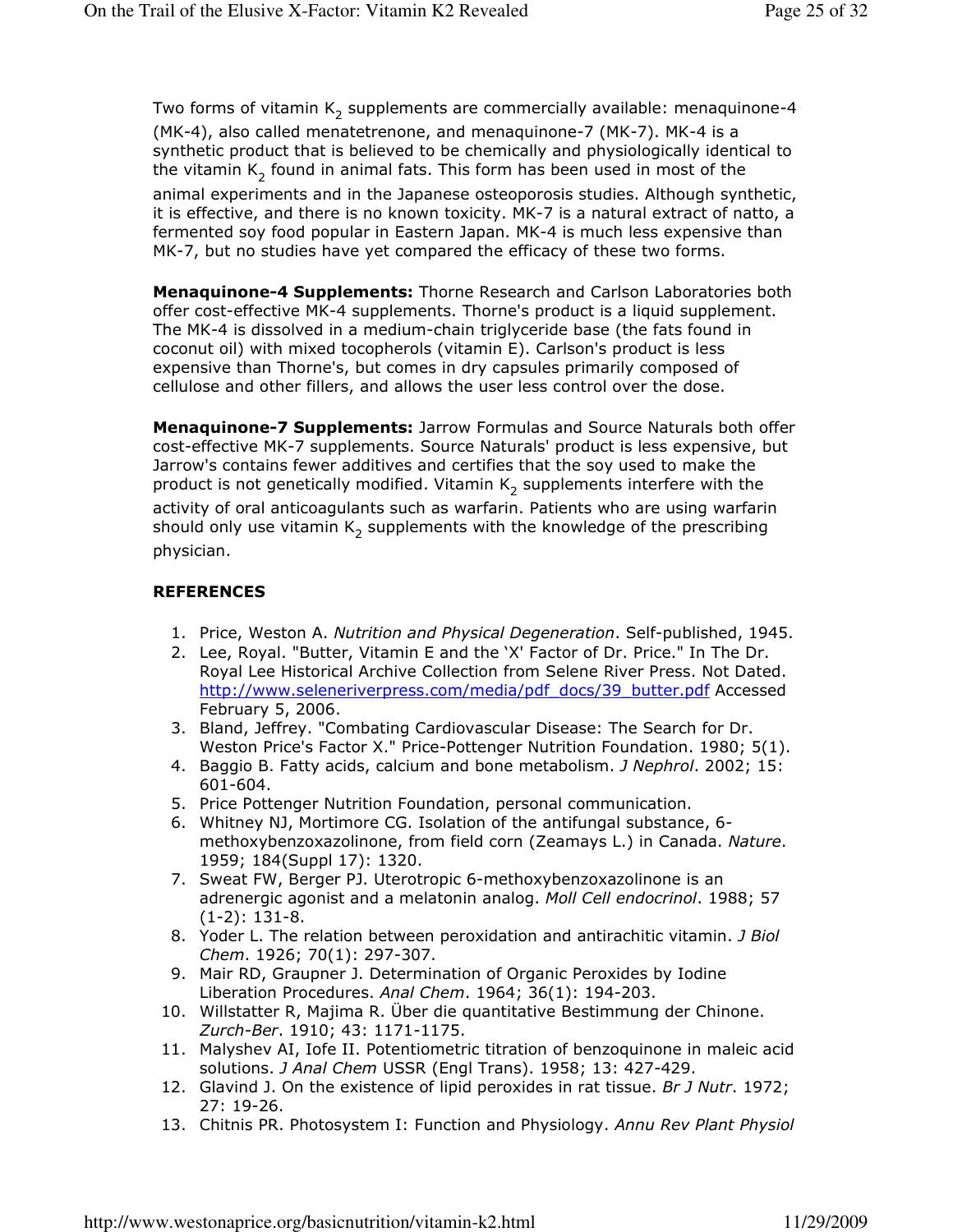Plant Mol Biol. 2001; 52: 593-626.

- 14. Billeter M, Martius C. Uber die Umwandlung von Phyllochinon (Vitamin  $K_1$ ) in Vitamin K<sub>2</sub>(20) im Tierkörper. *Biochem Z*. 1960; 333: 430-439.
- 15. Thijssen HHW, Drittij-Reijnders MJ. Vitamin K distribution in rat tissues: dietary phylloquinone is a source of tissue menquinone-4. Br J Nutr. 1994; 72: 415-425.
- 16. Ronden JE, Thijssen HHW, Vermeer C. Tissue distribution of K-vitamins under different nutritional regimens in the rat. Biochim Biophys Acta. 1998; 1379: 16-22.
- 17. Thijssen HHW, Drittij M-J, Vermeer C, Schoffelen E. Menaquinone-4 in breast milk is derived from dietary phylloquinone. Br J Nutr. 2002; 87: 219- 226.
- 18. Morishita T, Natsuko T, Makino T, Kudo S. Production of Menaquinones by Lactic Acid Bacteria. J Dairy Sci. 1999; 82: 1897-1903.
- 19. Vermeer C, Hamulyak K. Vitamin K: lessons from the past. J Thromb Haemost. 2004; 2(12): 2115-7.
- 20. Geleijnse JM, Vermeer C, Grobbee DE, Schurgers LJ, Knapen MHJ, van der Meer IM, Hofman A, Witteman JCM. Dietary Intake of Menaquinone Is Associated with a Reduced Risk of Coronary Heart Disease: The Rotterdam Study. J Nutr. 2004; 134: 3100-3105.
- 21. Spronk HMH, Soute BAM, Schurgers LJ, Thijssen HHW, De Mey JGR, Vermeer C. Tissue-Specific Utilization of Menaquinone-4 Results in the Prevention of Arterial Calcification in Warfarin-Treated Rats. J Vasc Res. 2003; 40: 531-537.
- 22. Elder SJ, Haytowitz DB, Howe J, Peterson JW, Booth SL. Vitamin K Contents of Meat, Dairy, and Fast Food in the U.S. Diet. J Agric Food Chem. 2006; 54: 463-467.
- 23. Buitenhuis HC, Soute BAM, Vermeer C. Comparison of the vitamins  $\mathsf{K}_1^{}$ ,  $\mathsf{K}_2^{}$ and K3 as cofactors for the hepatic vitamin K-dependent carboxylase. Biochim Biophys Acta. 1990; 1034: 170-175.
- 24. McKeown NM, Jacques PF, Gundberg CM, Peterson JW, Tucker KL, Kiel KP, Wilson PWF, Booth SL. Dietary and nondietary determinants of vitamin K biochemical measures in men and women. *J Nutr.* 2002; 132(6): 1329-1334.
- 25. Gijsbers BLMG, Jie K-SG, Vermeer C. Effect of food composition on vitamin K absorption in human volunteers. Br J Nutr. 1996; 76: 223-229.
- 26. Schurgers LJ, Vermeer C. Determination of Phylloquinone and Menaquinones in Food. Haemostasis. 2000; 30: 298-307.
- 27. Garber AK, Binkley NC, Krueger DC, Suttie JW. Comparison of Phylloquinone Bioavailability from Food Sources or a Supplement in Human Subjects. J Nutr. 1999; 129: 1201-1203.
- 28. Binkley NC, Grueger DC, Kawahara TN, Engelke JA, Chappell RJ, Suttie JW. A high phylloquinone intake is required to achieve maximal osteocalcin gamma-carboxylation. Am J Clin Nutr. 2002; 76: 1055-60.
- 29. Thijssen HHW, Vervoot LMT, Schurgers LJ, Shearer MJ. Menadione is a metabolite of oral vitamin K. Br J Nutr. 2006; 95: 266.
- 30. Schurgers LJ, Vermeer C. Differential lipoprotein transport pathways of Kvitamins in healthy subjects. Biochim Biophys Acta. 2002; 1570: 27-32.
- 31. Vermeer C, Shearer MJ, Zittermann A, Bolton-Smith C, Szulc P, Hodges S, Walter P, Rambeck W, Stocklin E, Weber P. Beyond deficiency: potential benefits of increased intakes of vitamin K for bone and vascular health. Eur J Nutr. 2004; 43: 325-335.
- 32. Schurgers LJ, Teunissen KJF, Hamulyak K, Knapen MHJ, Hogne V, Vermeer C. Vitamin K-containing dietary supplements: comparison of synthetic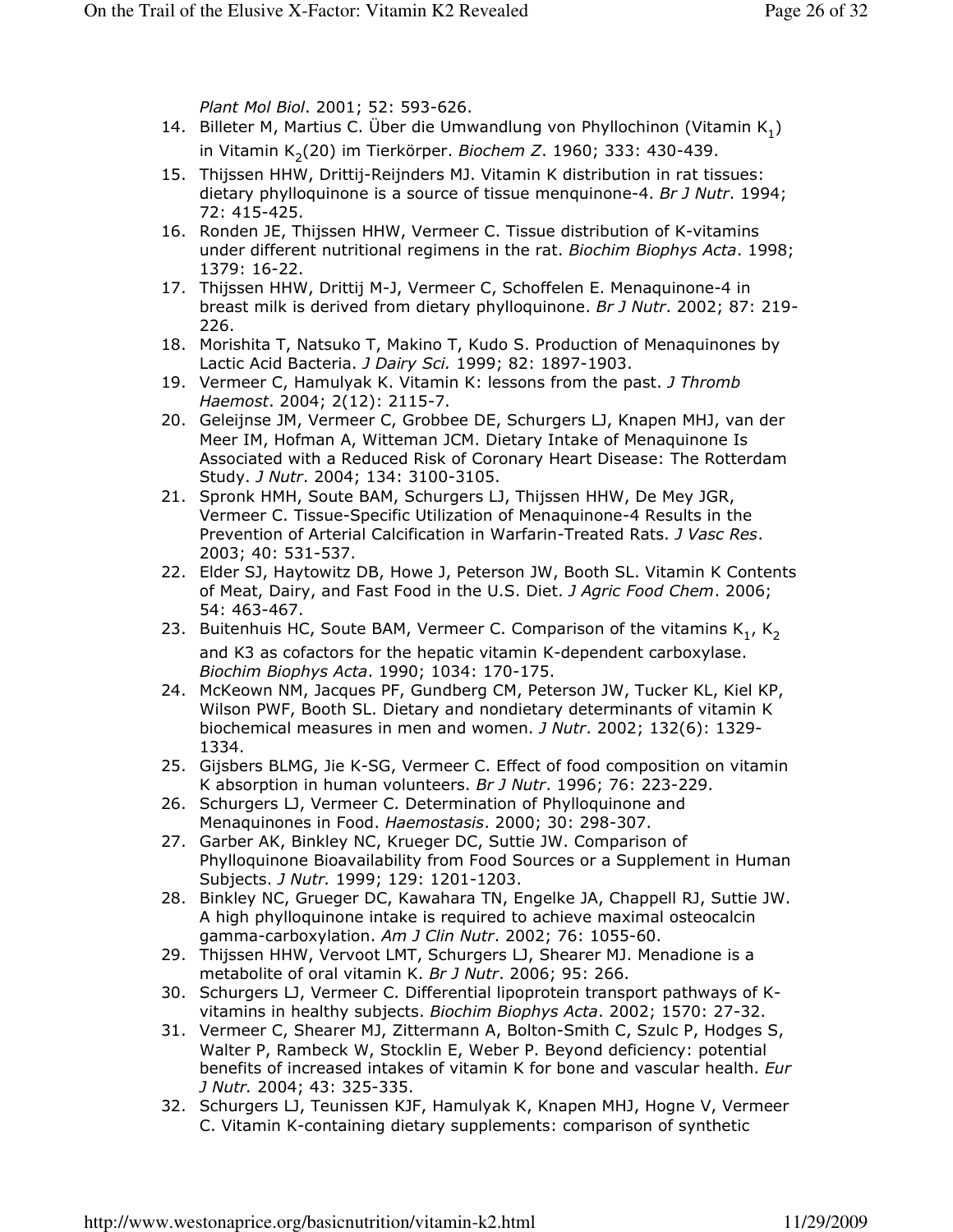vitamin K<sub>1</sub> and natto-derived menaquinone-7. *Blood*. 2006; [Epub ahead of print].

- 33. Berkner KL, Runge W. The physiology of vitamin K nutriture and vitamin Kdependent protein function in atherosclerosis. J Thromb Haemost. 2004; 2 (12): 2118-32.
- 34. Oliva A, Ragione FD, Fratta M, Marrone G, Palumbo R, Zappia V. Effect of retinoic acid on osteocalcin gene expression in human osteoblasts. Biochem Biophys Res Commun. 1993; 191(3): 908-14.
- 35. Koshihara Y, Hoshi K. Vitamin K<sub>2</sub> enhances osteocalcin accumulation in the extracellular matrix of human osteoblasts in vitro. J Bone Miner Res. 1997; 12(3): 431-8.
- 36. Farzanheh-Far A, Weissberg PL, Proudfoot D, Shanahan CM. Transcriptional regulation of matrix gla protein. Z Kardiol. 2001; 90(Suppl. 3): 38-42.
- 37. Kirfel J, Kelter M, Cancela LM, Price PA, Schule R. Identification of a novel negative retinoic acid responsive element in the promoter of the human matrix Gla protein gene. Proc Natl Acad Sci USA. 1997; 94(6): 2227-32.
- 38. Luo G, Ducy P, McKee MD, Pinero GJ, Loyer E, Behringer RR, Karsenty G. Spontaneous calcification of arteries and cartilage in mice lacking matrix GLA protein. Nature. 1997; 386: 78-81.
- 39. Masterjohn C. Vitamin D toxicity redefined: Vitamin K and the molecular mechanism. Med Hypotheses. 2006; [Epub ahead of print].
- 40. Berkner KL. The Vitamin K-Dependent Carboxylase. Annu Rev Nutr. 2005; 25: 127-49.
- 41. Schori TR, Stungis GE. Long-term warfarin treatment may induce arterial calcification in humans: case report. Clin Invest Med. 2004; 27(2): 107-9.
- 42. Schurgers LJ, Aebert H, Vermeer C, Bultmann B, Janzen J. Oral anticoagulant treatment: friend or foe in cardiovascular disease? Blood. 2004; 104: 3231-3232.
- 43. Rishavy MA, Hallgren KW, Yakubenko AV, Zuerner RL, Runge KW, Berkner KL. The vitamin K-dependent carboxylase has been acquired by Leptospira pathogens and shows altered activity that suggests a role other than protein carboxylation. J Biol Chem. 2005; 280(41): 34870-7.
- 44. Hoshi K, Kohi N, Yoshihisa S, Koshihara Y. Nuclear Vitamin K<sub>2</sub> Binding Protein in Human Osteoblasts. Homologue to Glyceraldehyde-3-Phosphate Dehydrogenase. Biochem Pharmacol. 1999; 58: 1631-1638.
- 45. Konishi T, Baba S. Intracellular and Intramitochondrial Distribution of Vitamin K: Biochemical and Electron Microscopic Radioautographic Study. Chem Pharm Bull. 1973; 21(1): 2479-2487.
- 46. Denisova NA, Booth SL. Vitamin K and Sphingolipid Metabolism: Evidence to Date. Nutr Rev. 2005; 63(4): 110-121.
- 47. Calandra JC, Fancher OE, Fosdick LS. The effect of synthetic vitamin K and related compounds on the rate of acid formation in saliva. J Dent Res. 1945; 24: 31-37.
- 48. Armstrong WD, Knutson JW. Effect of Quinones on Acid Formation in Saliva. Proc Soc Exper Biol & Med. 1942; 52: 307-310.
- 49. Burrill DY, Calandra JC, Tilden EB, Fosdick LS. The effect of 2-methyl-1,4 naphthoquinone on the incidence of dental caries. J Dent Res. 1945; 24: 273-282.
- 50. Medical Department Professional Service Schools. Bull YS. Army Med Dept. 1946; 5: 265. As cited in Makila E. Salivary Vitamins. Internat. Z. Vit. Forschung. 1968; 38: 260-269.
- 51. Gebauer H. Vitamin K als Cariesprophylaktikum. Dtsch Zahnarztl Z. 1955; 10(7): 555-6.
- 52. Glavind J, Granados H, Hansen A, Schilling K, Kruse I, Dam H. The Presence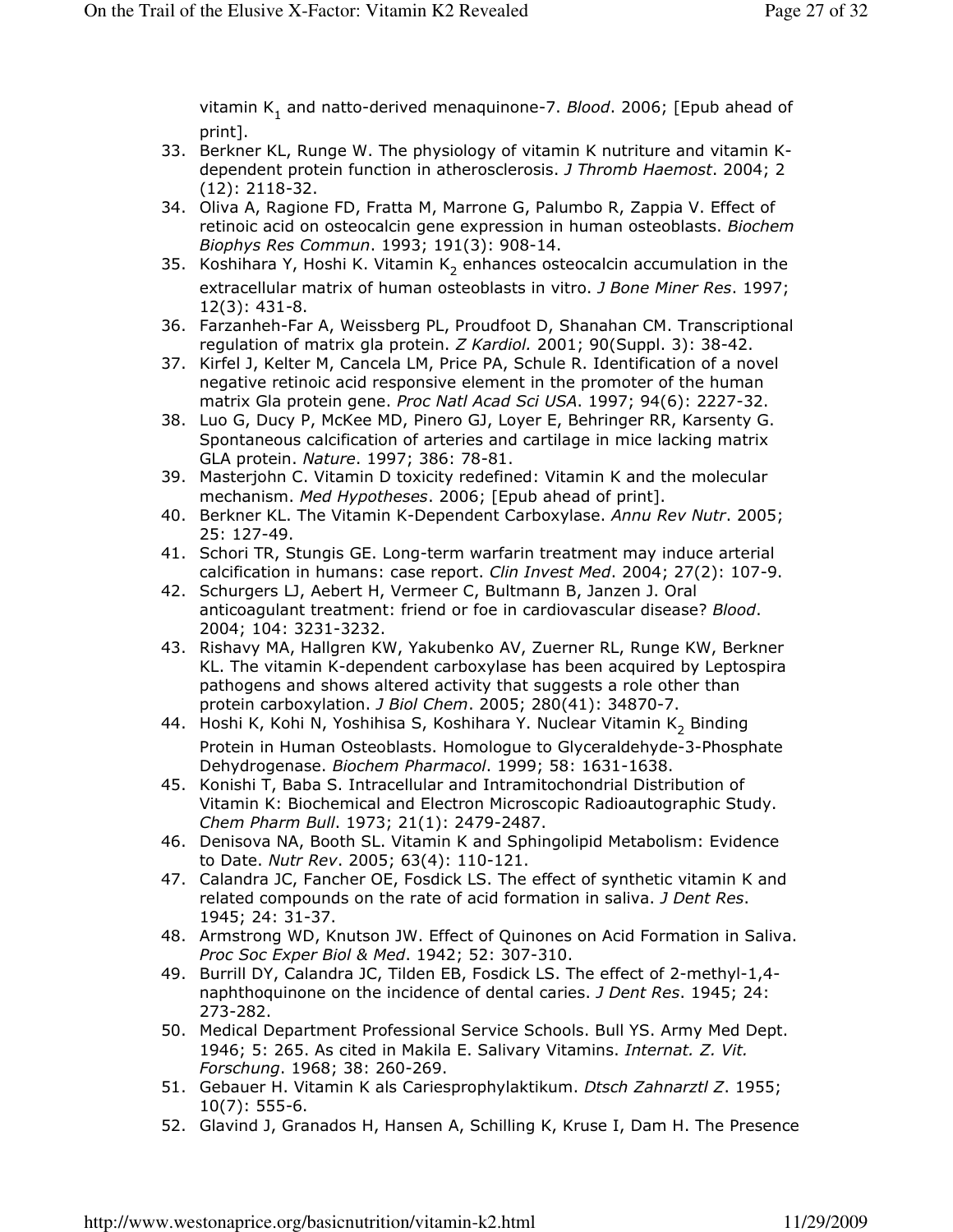of Vitamins in the Saliva. *Internat Z Vit Forschung*. 1948; 20: 234-237.

- 53. Zacharski LR, Rosenstein R. Reduction of Salivary Tissue Factor (Thromboplastin) Activity by Warfarin Therapy. Blood. 1979; 53(3): 366- 374.
- 54. Huang GT-J, Shagramanova K, Chan SW. Formation of Odontoblast-Like Cells from Cultured Human Dental Pulp Cells on Dentin In Vitro. J Endod. 2006; 32: 1066-1073.
- 55. Trueb B, Taeschler S, Schild C, Lang NP. Expression of phosphoproteins and amelotin in teeth. *Int J Mol Med*. 2007; 19: 49-54.
- 56. Thaweboon S, Thaweboon B, Choonharuangdej S, Chunhabundit P, Suppakpatana P. Induction of type I collagen and osteocalcin in human dental pulp cells by retinoic acid. Southeast Asian J Trop Med Public Health. 2005; 36(4): 1066-9.
- 57. Shiba H, Uchida Y, Kamihagi K, Sakata M, Fujita T, Nakamura S, Takemoto T, Kato Y, Kurihara H. Transforming Growth Factor-ß1 and Basic Fibroblast Growth Factor Modulate Osteocalcin and Osteonectin/SPARC Syntheses in Vitamin-D-activated pulp cells. J Dent Res. 2001; 80(7): 1653-1659.
- 58. Rhode CM, DeLuca HF. All-trans Retinoic Acid Antagonizes the Action of Calciferol and Its Active Metabolite, 1,25-Dihydroxycholecalciferol, in Rats. J Nutr. 2005; 135: 1647-1652.
- 59. Boskey AL, Gadaleta S, Gundberg C, Doty SB, Ducy P, Karsenty G. Fourier transform infrared microspectropic analysis of bones of osteocalcin-deficient mice provides insight into the function of osteocalcin. Bone. 1998; 23(3): 187-96.
- 60. Luukinen H, Kakonen SM, Pettersson K, Koski K, Laippala P, Lovgren T, Kivela SL, Vaananen HK. Strong prediction of fractures among older adults by the ratio of carboxylated to total serum osteocalcin. J Bone Miner Res. 2000; 15(12): 2473-8.
- 61. Cockayne S, Adamson J, Lanham-New S, Shearer MJ, Gilbody S, Torgerson DJ. Vitamin K and the Prevention of Fractures. Arch Intern Med. 2006; 166: 1256-1261.
- 62. Konishi T, Baba S, Sone H. Whole-body Autoradiographic Study of Vitamin K Distribution in Rat. Chem Pharm Bull. 1973; 21(1): 220-224.
- 63. Schurgers LJ, Teunissen KJF, Knapen MHJ, Kwaijtall M, van Diest R, Appels A, Reutelingsperger CP, Cleutjens JPM, Vermeer C. Novel Conformation-Specific Antibodies Against Matrix gamma-Carboxyglutamic Acid (Gla) Protein. Undercarboxylated Matrix Gla Protein as Marker for Vascular Calcification. Arterioscler Thromb Basc Biol. 2005; 25: 1629-1633.
- 64. Thijssen HHW, Drittij-Reijnders MJ, Fischer MAJG. Phylloquinone and Menaquinone-4 Distribution in Rats: Synthesis rather than Uptake Determines Menaquinone-4 Organ Concentrations. J Nutr. 1996; 126: 537- 543.
- 65. Schurgers LJ, Spronk HMH, Soute BAM, Schiffers PM, DeMey JGR, Vermeer C. Regression of warfarin-induced medial elastocalcinosis by high intake of vitamin K in rats. Blood. 2006; [Epub ahead of print].
- 66. Erkkila AT, Booth SL, Hu FB, Jacques PF, Manson JE, Rexrode KM, Stampfer MJ, Lichtenstein AH. Phylloquinone intake as a marker for coronary heart disease risk but not stroke in women. Eur J Clin Nutr. 2005; 59: 196-204.
- 67. Erkkila AT, Booth SL, Hu FB, Jacques PF, Lichenstein AH. Phylloquinone intake and risk of cardiovascular diseases in men. Nutr Metab Cardiovasc Dis. 2007; 17: 58-62.
- 68. Braam L, McKeown N, Jacques P, Lichtenstein A, Vermeer C, Wilson P, Booth S. Dietary Phylloquinone Intake as a Potential Marker for a Heart-Healthy Dietary Pattern in the Framingham Offspring Cohort. J Am Diet Assoc. 2004; 104: 1410-1414.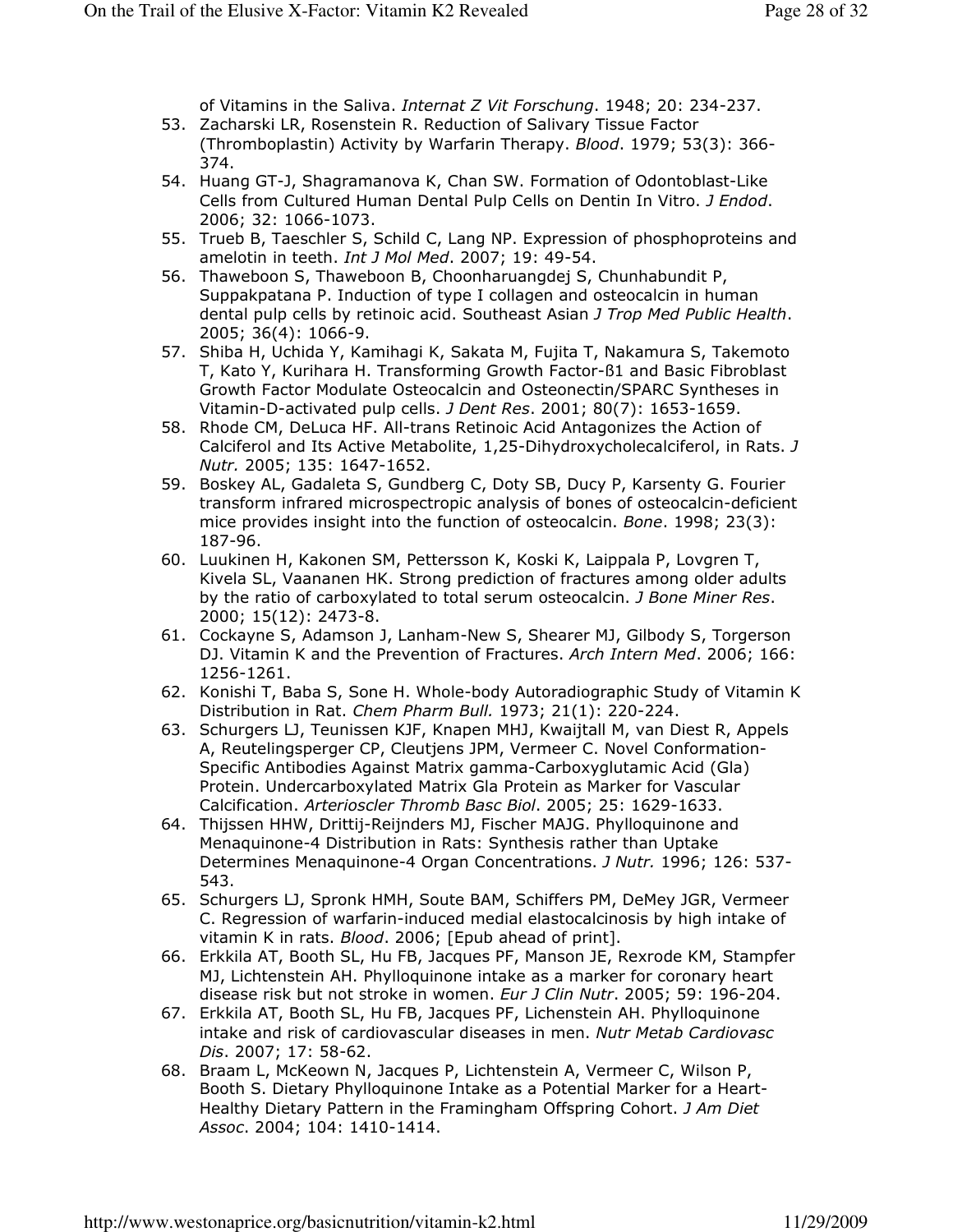- 69. Thijssen HHW, Drittij-Reijnders MJ. Vitamin K status in human tissues: tissue-specific accumulation of phylloquinone and menaquionone-4. Br  $J$ Nutr. 1996; 75: 121-127.
- 70. Han X, M Holtzman D, McKeel DW Jr, Kelley J, Morris JC. Substantial sulfatide deficiency and ceramide elevation in very early Alzheimer's disease: potential role in disease pathogenesis. *J Neurochem*. 2002; 82(4): 809-18.
- 71. Cocchetto DM, Miller DB, Miller LL, Bjornsson TD. Behavioral perturbations in the vitamin K-deficient rat. Physiol Behav. 1985; 34(5): 727-34.
- 72. Bosio A, Binzeck E, Stoffel W. Functional breakdown of the lipid bilayer of the myelin membrane in central and peripheral nervous system by disrupted galactocerebroside synthesis. Proc Natl Acad Sci USA. 1996; 93: 13280-13285.
- 73. Carrie I, Portoukalian J, Vicaretti R, Rochford J, Potvin S, Ferland G. Menaquinone-4 Concentration is Correlated with Sphingolipid Concentrations in Rat Brain. J Nutr. 2004; 134: 167-172.
- 74. Shankar SL, O'Guin K, Cammer M, McMorris FA, Stitt TN, Basch RS, Varnum B, Shafit-Zagardo B. The Growth Arrest-Specific Gene Product Gas6 Promotes the Survival of Human Oligodendrocytes via a Posphatidylinositol 3-Kinase-Dependent Pathway. J Neurosci. 2003; 23(10): 4208-4218.
- 75. Li J, Lin JC, Wang H, Peterson JW, Furie BC, Furie B, Booth SL, Volpe JJ, Rosenberg PA. Novel Role of Vitamin K in Preventing Oxidative Injury to Developing Oligodendrocytes and Neurons. J Neurosci. 2003; 32(13): 5816- 5826.
- 76. Sakamoto N, Nishiike T, Iguchi H, Sakamoto K. Possible effects of one week vitamin K (menaquinone-4) tablets intake on glucose tolerance in healthy young male volunteers with different descarboxy prothrombin levels. Clin Nutr. 2000; 19(4): 259-263.
- 77. Vermeer C, Soute BAM, Ulrich MMW, van de Loo PGF. Vitamin K and the Urogenital Tract. Haemostasis. 1986; 16: 246-257.
- 78. Howe AM, Lipson AH, de Silva M, Ouvrier R, Webster WS. Severe Cervical Dysplasia and Nasal Cartilage Calcification Following Prenatal Warfarin Exposure. Am J Med Genet.1997; 71: 391-396.
- 79. Tokita H, Tsuchida A, Miyazawa K, Ohyashiki K, Katayanaqi S, Sudo H, Enomoto M, Takaqi Y, Aoki T. Vitamin K<sub>2</sub>-induced antitumor effects via cellcycle arrest and apoptosis in gastric cancer cell lines. *Int J Mol Med*. 2006; 17(2):2355-43.
- 80. Unden G, Bongaerts J. Alternative respiratory pathways of Escherichia coli: energetics and transcriptional regulation in response to electron acceptors. Biochim Biophys Acta. 1997; 1320: 217-234.
- 81. Suttie JW. The importance of menaquinones in human nutrition. Annu Rev Nutr. 1995; 15: 399-417.

#### About the Author



Chris Masterjohn is the author of several Wise Traditions articles and the creator and maintainer of Cholesterol-And-Health.Com, a website dedicated to extolling the virtues of cholesterol and cholesterol-rich foods. He has authored two items accepted for publication in peer-reviewed journals: a letter in an upcoming issue of the Journal of the American College of Cardiology criticizing the conclusions of a recent study on saturated fat and a full-length feature in an upcoming issue of Medical Hypotheses proposing a molecular mechanism of vitamin D toxicity.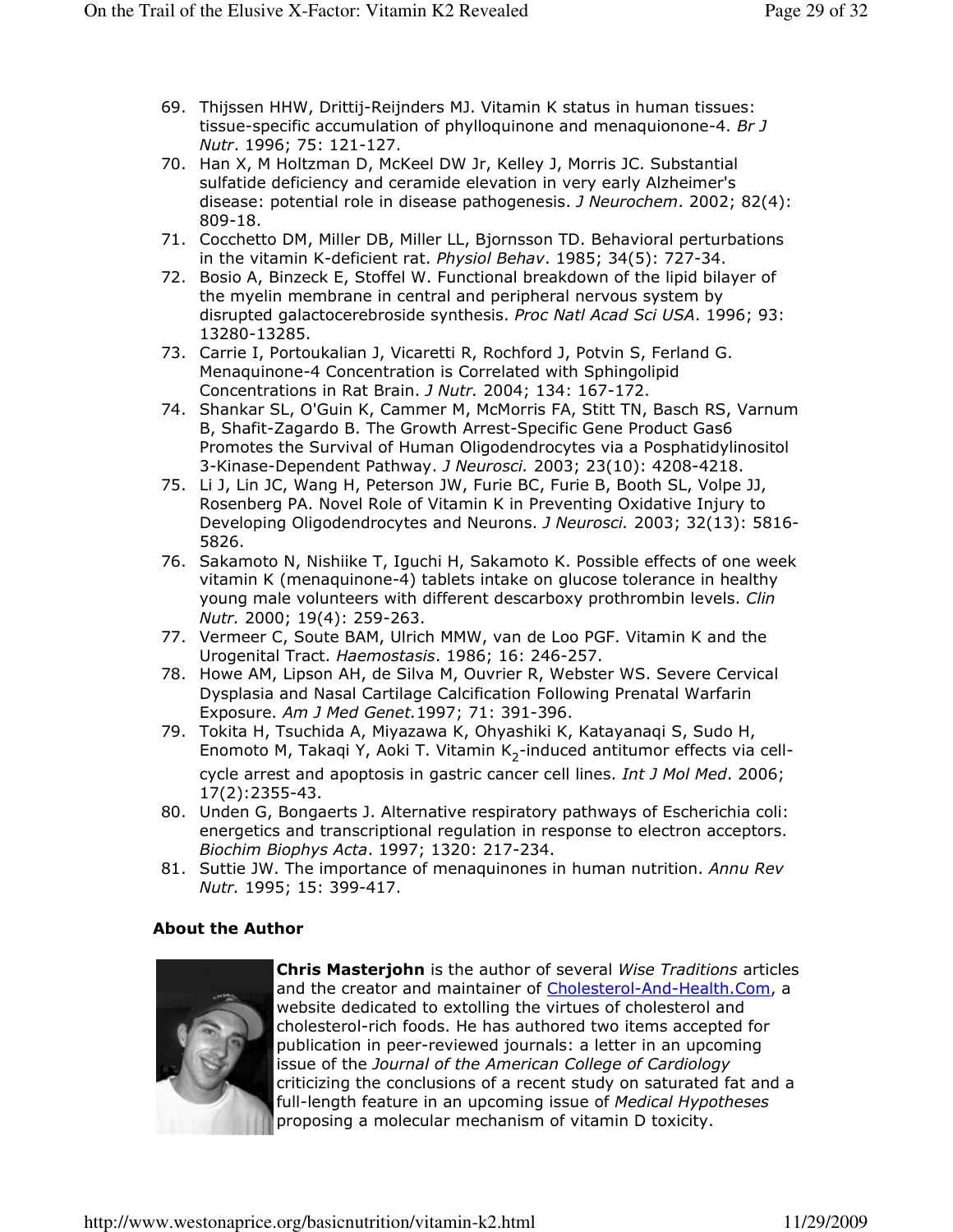Masterjohn holds a Bachelor's degree in History and is preparing to pursue a PhD in Molecular and Cellular Biology. He is also a Weston A. Price Foundation Local Chapter Leader in West Brookfield, Massachusetts.

#### Follow Up Questions and Answers

## Question: How much  $\mathsf{K}_2$  is recommended for adults and for children?

Answer: Unfortunately we do not have any solid numbers on the optimal or minimum intake of K vitamins, neither from modern scientific analysis nor from what people consumed in optimal traditional diets. However, we do know that virtually all adults have some degree of deficiency, whether this is very small or very substantial, and a recent study suggests that children are much more likely to be deficient, so children may actually need more because they are growing. The best thing to do would be to eat from the foods richest in vitamin  $\mathsf{K}_2^{}$ : natto, cheese or goose liver, at least once a week and to eat from the other relatively rich foods-grass-fed butter, animal fats and fermented foods-on a daily basis. If you choose to take any of the supplements listed in the article in addition to this, there is currently no reason to believe that it is necessary to take more than the minimum dose (one drop of Thorne or one capsule of Jarrow). In the years ahead, we should see much more definitive information coming out on this, and hopefully we will also see some research reopen the questions that Price had raised about the agricultural practices that lead to the highest levels of Activator

X in foods.

Question: What is the appropriate dose of vitamin  $\mathsf{K}_2$  for maintenance and therapeutic purposes?

Answer: We do not have adequate information on dosage requirements for vitamin  $\mathsf{K}_2$ . I would think that for maintenance one should shoot for 100 mcg minimum, possibly more for children, but we will have to wait for further research to quantify this. There are unpublished anecdotes according to which some people have found up to 5-10 milligrams useful for treating specific conditions, such as autism or spider veins. At present, this is a matter that the individual must settle through experimentation.

Question: Do we know the levels of vitamin  $\mathsf{K}_2$  in the primitive societies studied by Dr. Price?

Answer: We have no quantitative information on  $\mathsf{K}_2$  as  $\mathsf{K}_2$  or as Activator X in primitive societies or in Price's practice because Price did not have a means of quantifying the levels by mass—for example, how many micrograms were contained in a given food sample. Price could only compare different foods based on the intensity of the blue color yielded by the test, which he then compared to standards made from numerous different dilutions of a blue dye. So Price could say that one food was a richer or poorer source than another, but he could not determine the precise amount contained within the food.

Question: Is the  $\mathsf{K}_2$  found in animal products or fermented foods affected by cooking?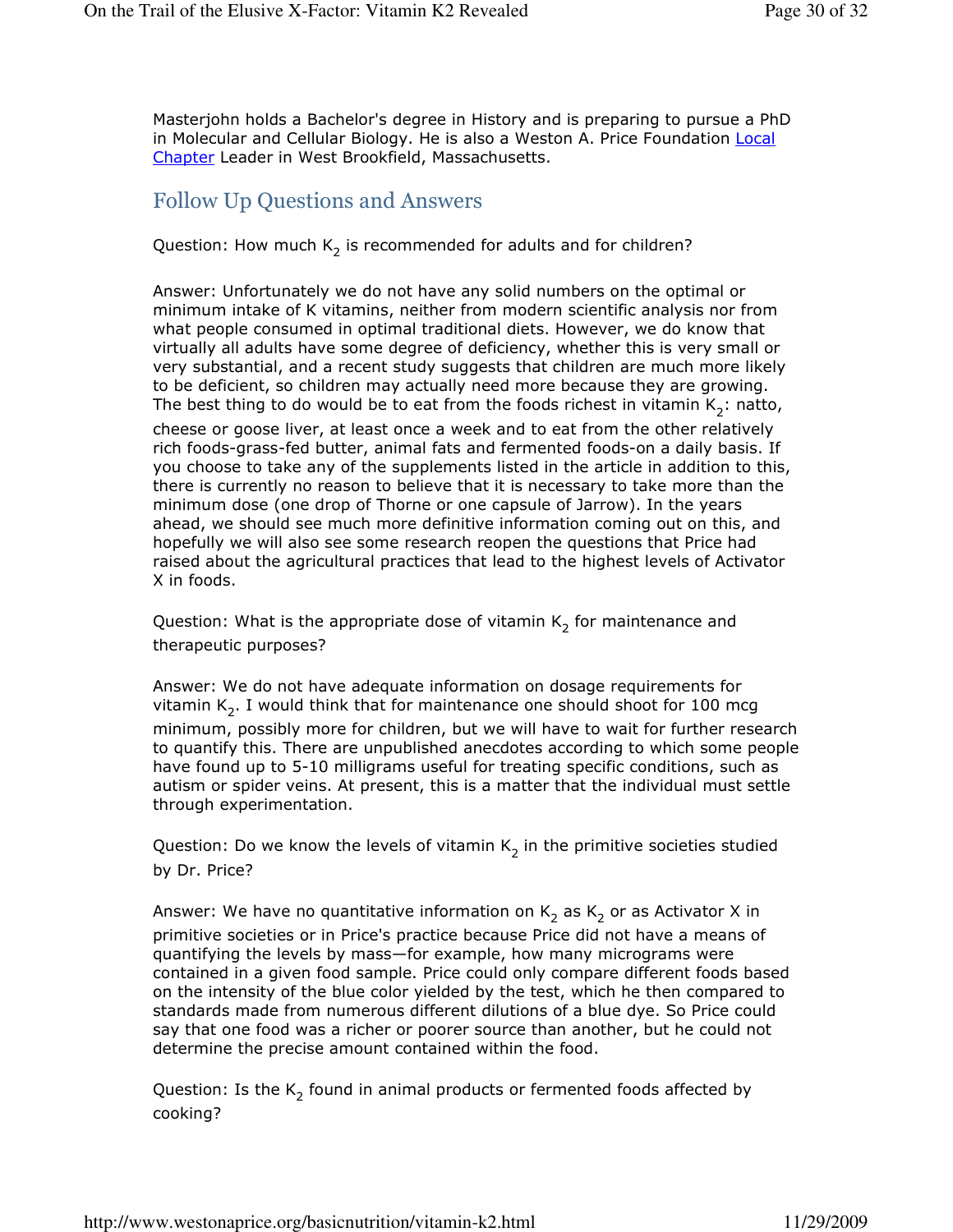Answer: I have yet to see any hard data on cooking losses, but everything I have read indicates that vitamin K is very heat-stable (though it can apparently incur losses from exposure to light).

Question: Is the Wulzen anti-arthritis factor in butter a separate compound from  $K_{2}$ ?

Answer: I do not know whether the Wulzen factor is a separate compound; however, others have suggested that they are separate because Wulzen found this factor to be destroyed by pasteurization, whereas Price and maybe others found activator X to be heat-stable.

Question: Fermented foods are said to be good sources of  $\mathsf{K}_2$  but in your article you say that most of the vitamin  $\mathsf{K}_2$  produced by bacteria in the gut is now believed to be embedded in the bacterial membranes and unavailable for absorption. One might think therefore that the vitamin  $\mathsf{K}_2$  produced in fermented foods is similarly unavailable. Are the bacteria in fermented foods different? Does stomach digestion free up the K<sub>2</sub>?

Answer: Whether it is because some bacteria secrete the  $\mathsf{K}_2$  or because the acidic digestion of the stomach ruptures the membranes I do not know, but the absorption of  $\mathsf{K}_2$  from natto is near complete.

Question: Does yogurt contain vitamin K<sub>2</sub>?

Answer: Yogurt has roughly the same amount of  $\mathsf{K}_2$  as milk, with just a tiny bit produced. This is probably because commercial yogurt is only fermented for four hours, whereas hard cheese is fermented for at least two months.

Question: Can you calculate how much  $\mathsf{K}_2$  is in commercial versus grass-fed butter?

Answer: I do not think this can be calculated. The primary confounder is that commercial butter comes from cows in confinement operations fed massive amounts of menadione, a portion of which can be converted into  $\mathsf{K}_2.$  We have no idea at what rate this is turned into  $\mathsf{K}_2$  and how it compares to K1 from grass as a precursor to K<sub>2</sub>, so we have no baseline from which to calculate.

Question: I'd like to use natto as a source of  $\mathsf{K}_2$ , but I have an allergy to yeast. Do you know which microorganisms ferment soy to create natto, and whether yeast is used in other parts of the process?

Answer: Natto is fermented with Bacillus subtilus, subspecies natto. Yeast is not essential to the process as far as I know, but I do not know whether the cultures tend to pick up yeast or whether for some reason some products may also deliberately use yeast. You may want to inquire with a specific manufacturer or from whomever you buy the culture if you choose to make your own.

Editor's note: Natto is definitely an acquired taste, one usually not acceptable to